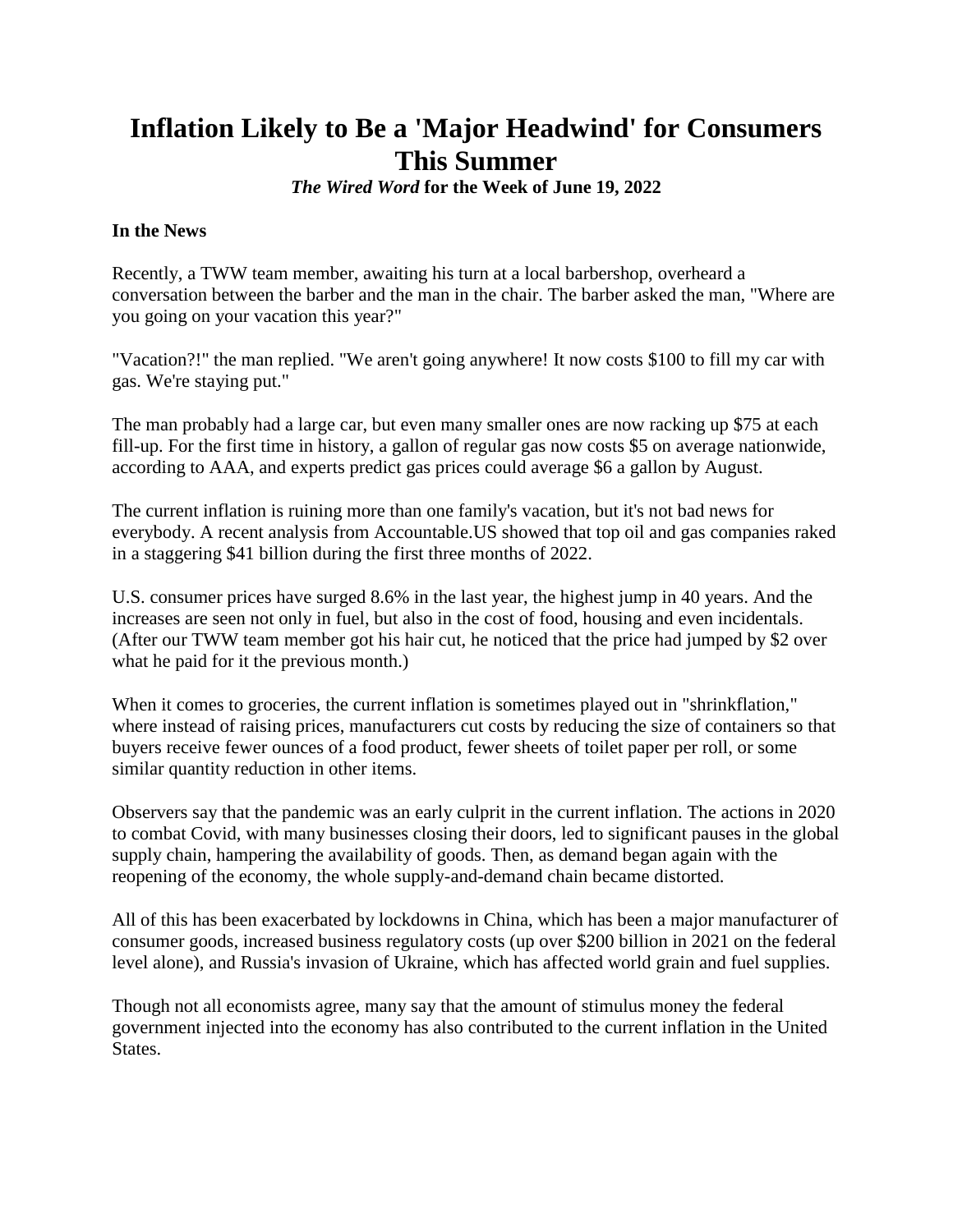The Federal Reserve has raised interest rates in a move to slow inflation, and did so again this week, but prices are not yet dropping or stabilizing. Inflation "will likely be a major headwind for consumers this summer," says CNET.

More on this story can be found at these links:

[Inflation Surges to Its Highest Point in Decades. Here's What That Means for You.](http://url6748.thewiredword.com/ls/click?upn=FXq18njYKHucetmqt-2BDlqzT4fYZ6h3Py3iyfOMC8Skgy7cxtTc8iHht9DLyUN6emaIKqzTOYDikesVelBVTbu6lYvjVEgozaOLRhSMtVyWfbF1-2BH8K27AsCoHXSm5ZoTa8eepB5qHYRNMin0HZF6GVC-2FHBZxYGp92IYUmy19XgxUP2-2FI-2FCTPuv6T5Rgev-2F5l1ODX_3P4Kxku8HPj-2F7I4XoZ3-2FXv9OsSYMv1idSWZlXhhfbq-2BSQce3dwmMi3-2FKRL57X8zahNWVMqSXIuLV2CogM9cAPZCCtnbhb1KEvMJTnX859-2BxMxmjExZjj5tjzI-2FXiu1u8SuLPhKAMyyOIHFyztzoKk62RqLBZthxenAUOwch4vqrhuRaeoKqVnX61-2FQ5NYuJOgrMnl5KGJJhnBQd8dNMpjjqUypAuvELnUVRaYFCl6UYmiulnoGGRnJYA8hC7DQuFE9DaX9YHFr8HMXvAD4utnkE4TKIOaqsQoUusnSkVHZf8sTYIbtb3SjLV9ZTebku1dfWiRF2nQWIkfcKIfvbTFrqbNf0zQg2aQgBgUu4-2FuAflIJLgVe7nBloZoxlwcVr90fzxeI9YxJVVLhfW4o-2BXbAtWe02-2Bhmbk8tqYd5-2FrIEFLASTCN2suqaNzNBHpbnQukq5VwoZxPydgDdNm0MtIQW-2BlqAAHZK9YFuhyhWfJVi84Xxrf7gIfz6c4UvDS8w-2BL) *CNET* [Sizzling Prices Complicate Fed's Inflation-Fighting Strategy.](http://url6748.thewiredword.com/ls/click?upn=FXq18njYKHucetmqt-2BDlq38A8txJhexnIjg-2BlMebMGBYvd0EERDCgdamnZAMtEuC0W2dI-2Bf7YlXct5fDFDKnYh-2FpqbPBpgMMP0yq765n7P1xRB-2BUmcDLoF3KiUcH4TR4Vm1LhHqRk5TYfTSfaG12yCDM9LMZ7j-2Fy1DMpnwZeYZoHTmS9PklcPBk3qcLVFQutW-2FoKNNi-2BZgv2LIp-2BSoiI-2BXGncy8InSaWh4rteas9ShI-3Dyuga_3P4Kxku8HPj-2F7I4XoZ3-2FXv9OsSYMv1idSWZlXhhfbq-2BSQce3dwmMi3-2FKRL57X8zahNWVMqSXIuLV2CogM9cAPZCCtnbhb1KEvMJTnX859-2BxMxmjExZjj5tjzI-2FXiu1u8SuLPhKAMyyOIHFyztzoKk62RqLBZthxenAUOwch4vqrhuRaeoKqVnX61-2FQ5NYuJOgrMnl5KGJJhnBQd8dNMpjjqUypAuvELnUVRaYFCl6UYmiulnoGGRnJYA8hC7DQuFE9DaX9YHFr8HMXvAD4utnkE4TKIOaqsQoUusnSkVHZd3iNy2Po5UtAnFIc9Brrwce-2BTdsOksxpy4NVyO1rvm80uQzbZ-2F6GuIlopzXrERR2XvO46bjmSXEc-2BvyuRfm4-2BKWsXuP8CAdNLOxLYKMD5csdVlpwtATL8MQ16brPeo-2FdVuZtoVQNXrS3fdtEGaPG0zWUYNd0TMOwE-2F0-2FSrpPYqGmIoIpndKiuMliaE26P2zT9TVBTsT1aqwBQwGS8pYdhd) *The Wall Street Journal* [Global Stock Selloff Gains Steam as Inflation Fears Spread.](http://url6748.thewiredword.com/ls/click?upn=FXq18njYKHucetmqt-2BDlq4s9VZk-2BXsLQ7GSqRBfxMThOZaIWIXSMYHyWtAMK6QRqxo1LNDwawjtAoNKcfeEq6axTqnc88PyrbvwsuU-2Bj7dEfGznOZD3Hr59IZ9eWF5XNyZGvj-2Fd9Z1-2FkNcWvRg9l31AvmnWKjZs-2Bh-2BjTCKwdHwg-3DJkki_3P4Kxku8HPj-2F7I4XoZ3-2FXv9OsSYMv1idSWZlXhhfbq-2BSQce3dwmMi3-2FKRL57X8zahNWVMqSXIuLV2CogM9cAPZCCtnbhb1KEvMJTnX859-2BxMxmjExZjj5tjzI-2FXiu1u8SuLPhKAMyyOIHFyztzoKk62RqLBZthxenAUOwch4vqrhuRaeoKqVnX61-2FQ5NYuJOgrMnl5KGJJhnBQd8dNMpjjqUypAuvELnUVRaYFCl6UYmiulnoGGRnJYA8hC7DQuFE9DaX9YHFr8HMXvAD4utnkE4TKIOaqsQoUusnSkVHZc6R0VLFDfBXQ25TsZZIn8VcY8VFqTNdR61zciezOBdo62oil5ygC2Jhegw0bGHaDh6zQpVVCNXDQdQ1NtcRVw5yhwGIAoqweNR3A-2FmfpPTnaGmyWZOra8Vf3Q-2FBa49G2mkeXFpFTUvVsCEBY-2BSZF0LjhqdOs0LPNmRtDuyf5gwkh0ClQm64NS26OiCWUai0NS-2FlEkFNTo-2BYbQQPpGAR0-2BL) *ABC News* [Shrinkflation/The Inflation You're Not Supposed to See.](http://url6748.thewiredword.com/ls/click?upn=FXq18njYKHucetmqt-2BDlq8aHvcaFTqhOFk4BkPkdyvQ-2FLXcV31AIJsa3avcrvMWPtUUUofFsnhPjSqBTQvxsffi-2BJUCw3zk-2FFsrwdD4xFtrkX57YpdMGyKDXZSvC-2FYnw02t6_3P4Kxku8HPj-2F7I4XoZ3-2FXv9OsSYMv1idSWZlXhhfbq-2BSQce3dwmMi3-2FKRL57X8zahNWVMqSXIuLV2CogM9cAPZCCtnbhb1KEvMJTnX859-2BxMxmjExZjj5tjzI-2FXiu1u8SuLPhKAMyyOIHFyztzoKk62RqLBZthxenAUOwch4vqrhuRaeoKqVnX61-2FQ5NYuJOgrMnl5KGJJhnBQd8dNMpjjqUypAuvELnUVRaYFCl6UYmiulnoGGRnJYA8hC7DQuFE9DaX9YHFr8HMXvAD4utnkE4TKIOaqsQoUusnSkVHZe1lZzziBDto0Ne7wdjqO4Zg0TPOTqFdurgCizYXiwBCjT-2BXG-2FTTS4coGMwPdHMGbfKv6b1qlP9dfgQdV1xGsb7Tvu4nqWoCodE9ibh0UHEGYf3shTIXP4ZHKIBcMah-2FUnvWFNCyvifieo-2BdFgNs-2F-2BA0L-2BnQtPo401xHVYaIC1Tej3C0uLAlGZ1POVbQpSbuHvhMXvPCN68U40B8X9cjLNZ) *Yahoo! Finance* [Big Oil Posts Massive \\$41B Profits in Q1 Thanks to High Consumer Gas Prices.](http://url6748.thewiredword.com/ls/click?upn=FXq18njYKHucetmqt-2BDlqxA8iQDwNVK-2Bo97GXlBoQcKmz-2FJtAkNmC3s3sbympVaHiHaadiwXzAhYQfMMwgeprzsXtPwb1Eb-2BtFNIBFxWl3rV9m5MA80E3FOTsmnbbtkXgq-2FVODyOIWZ0qnugxwBVohzbflYTRwoKZ1CbO5kXP0A-3DBJAH_3P4Kxku8HPj-2F7I4XoZ3-2FXv9OsSYMv1idSWZlXhhfbq-2BSQce3dwmMi3-2FKRL57X8zahNWVMqSXIuLV2CogM9cAPZCCtnbhb1KEvMJTnX859-2BxMxmjExZjj5tjzI-2FXiu1u8SuLPhKAMyyOIHFyztzoKk62RqLBZthxenAUOwch4vqrhuRaeoKqVnX61-2FQ5NYuJOgrMnl5KGJJhnBQd8dNMpjjqUypAuvELnUVRaYFCl6UYmiulnoGGRnJYA8hC7DQuFE9DaX9YHFr8HMXvAD4utnkE4TKIOaqsQoUusnSkVHZcJpfNBN7JJyniOjfMNGuMpx17-2By-2Fie59dgV-2F-2BKh1QhGzdxZUdVrLJ1X-2FguC-2BwhMdiqKCfX6QL0pWx0VCljDr0zHsEYTesUyzMorgxa5-2FQ4e-2BaoWgzNBsPnu6afwKCaBift62YFtGm1pUlx5qKgA-2FLyO3-2BFMH49uOnNuEuHZuZzC2GxLSt-2FmvdqEDsOtgkSGigHEj5eq8U0ifHpUgpACWdE)  *[Accountable.US.](http://url6748.thewiredword.com/ls/click?upn=FXq18njYKHucetmqt-2BDlqxA8iQDwNVK-2Bo97GXlBoQcKmz-2FJtAkNmC3s3sbympVaHiHaadiwXzAhYQfMMwgeprzsXtPwb1Eb-2BtFNIBFxWl3rV9m5MA80E3FOTsmnbbtkXgq-2FVODyOIWZ0qnugxwBVohzbflYTRwoKZ1CbO5kXP0A-3DBJAH_3P4Kxku8HPj-2F7I4XoZ3-2FXv9OsSYMv1idSWZlXhhfbq-2BSQce3dwmMi3-2FKRL57X8zahNWVMqSXIuLV2CogM9cAPZCCtnbhb1KEvMJTnX859-2BxMxmjExZjj5tjzI-2FXiu1u8SuLPhKAMyyOIHFyztzoKk62RqLBZthxenAUOwch4vqrhuRaeoKqVnX61-2FQ5NYuJOgrMnl5KGJJhnBQd8dNMpjjqUypAuvELnUVRaYFCl6UYmiulnoGGRnJYA8hC7DQuFE9DaX9YHFr8HMXvAD4utnkE4TKIOaqsQoUusnSkVHZcJpfNBN7JJyniOjfMNGuMpx17-2By-2Fie59dgV-2F-2BKh1QhGzdxZUdVrLJ1X-2FguC-2BwhMdiqKCfX6QL0pWx0VCljDr0zHsEYTesUyzMorgxa5-2FQ4e-2BaoWgzNBsPnu6afwKCaBift62YFtGm1pUlx5qKgA-2FLyO3-2BFMH49uOnNuEuHZuZzC2GxLSt-2FmvdqEDsOtgkSGigHEj5eq8U0ifHpUgpACWdE)* [Why Is U.S. Inflation Higher Than in Other Countries?](http://url6748.thewiredword.com/ls/click?upn=FXq18njYKHucetmqt-2BDlq-2FOJBh-2ByaY8qS33-2BS90j8hweT1A4Q2pgg5207CD1f5EaB7Sax3l1kYDOw6qRNw0SLnX2OF6Q46pl6ps2oC-2FkR7T38op0IywNFcLdZwktNdKarEUH8PEw1OnBjy3jLYFea8WovlM96VN9-2BlC5HRFJ7NEbjqh5C4EnrVPxA-2Fjt5oRw6z40_3P4Kxku8HPj-2F7I4XoZ3-2FXv9OsSYMv1idSWZlXhhfbq-2BSQce3dwmMi3-2FKRL57X8zahNWVMqSXIuLV2CogM9cAPZCCtnbhb1KEvMJTnX859-2BxMxmjExZjj5tjzI-2FXiu1u8SuLPhKAMyyOIHFyztzoKk62RqLBZthxenAUOwch4vqrhuRaeoKqVnX61-2FQ5NYuJOgrMnl5KGJJhnBQd8dNMpjjqUypAuvELnUVRaYFCl6UYmiulnoGGRnJYA8hC7DQuFE9DaX9YHFr8HMXvAD4utnkE4TKIOaqsQoUusnSkVHZeZLI9-2FZbS9t8-2FjX5UzTb7LUguT0uZVg0A0wWIHQ-2FhXr-2BeuH24ygpEVXXq8nTyOGKH9OFlT9YuLAyU0ByfMmWwACcwXFyvYRHc68OA-2BCkaBt8CqMW6KlN6mtvM4P7T0eZVu906YHKAi8sHkiT35FBcYFzUx63TSCOKByYnx-2BBktdX9ZsC-2B36lg3FdXk8YWugrv-2F5GvJrCd8RDWV-2FSc0T5T4) *FRBSF Economic Letter*

### **Applying the News Story**

There are two occasions when churches are apt to deal with the topic of money. One is during stewardship campaigns to support our church budgets, when from the pulpit comes "The Sermon on the Amount." The other is when dealing with texts such as "... it is easier for a camel to go through the eye of a needle than for someone who is rich to enter the kingdom of God" (Matthew 19:24), where we want to teach that pursuit of wealth as a primary goal is not healthy for us spiritually speaking.

But high inflation falls into neither of those categories. For some people, it's an inconvenience. For others, it's a bump on the road to greater wealth. For still others, it's a matter of dealing with hard decisions about what necessities to do without.

This lesson gives us an opportunity to consider what the Bible might say to us in the current circumstances.

## **The Big Questions**

1. In what ways, if any, has the current inflation caused you to revise your plans or other facets of your life for this summer?

2. What might it mean to "keep the current price inflation in perspective"? What previous life experiences might help in that regard? What spiritual understandings might help?

3. What circumstances do you know of where the current inflation is negatively affecting someone's ability to make a living? Is this something the church should address? Why or why not?

4. What human activities or behaviors contribute to inflationary prices?

5. Why is much of daily living like facing a "major headwind"?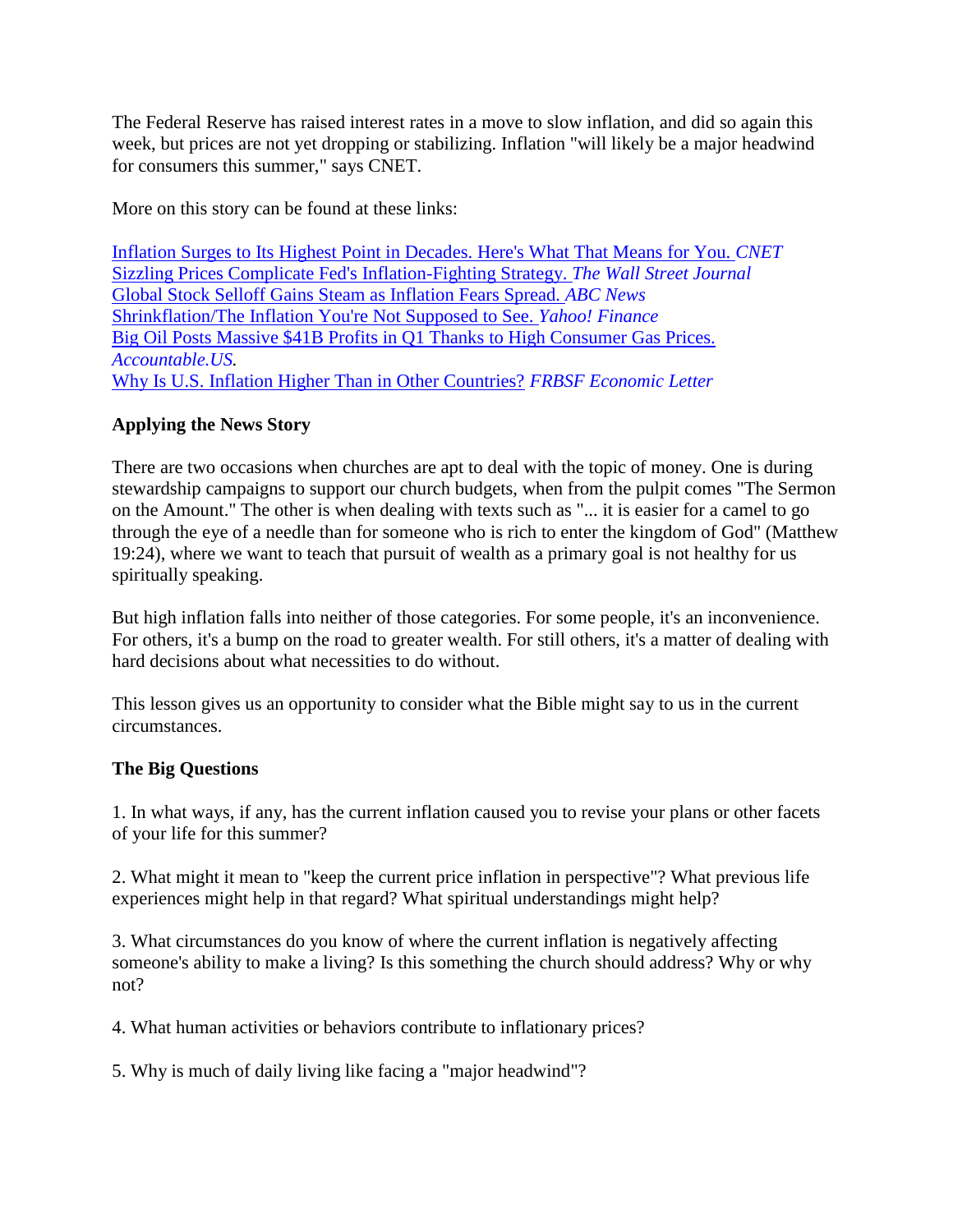### **Confronting the News With Scripture and Hope**

Here are some Bible verses to guide your discussion:

### **2 Kings 6:25**

*As the siege continued, famine in Samaria became so great that a donkey's head was sold for eighty shekels of silver and one-fourth of a kab of dove's dung for five shekels of silver.* (For context, read [2 Kings 6:24-30.](http://url6748.thewiredword.com/ls/click?upn=FXq18njYKHucetmqt-2BDlq7yUGu2EWPSz-2Brkxn3-2Blc81laFvNpatXtNw2c8uopxzg9yej-2BFVUDXoEWey4HTwd9CHcKVHU0cq4s0w14uS4jvR82IdwwVBTydvwBcJ8sq13p-MR_3P4Kxku8HPj-2F7I4XoZ3-2FXv9OsSYMv1idSWZlXhhfbq-2BSQce3dwmMi3-2FKRL57X8zahNWVMqSXIuLV2CogM9cAPZCCtnbhb1KEvMJTnX859-2BxMxmjExZjj5tjzI-2FXiu1u8SuLPhKAMyyOIHFyztzoKk62RqLBZthxenAUOwch4vqrhuRaeoKqVnX61-2FQ5NYuJOgrMnl5KGJJhnBQd8dNMpjjqUypAuvELnUVRaYFCl6UYmiulnoGGRnJYA8hC7DQuFE9DaX9YHFr8HMXvAD4utnkE4TKIOaqsQoUusnSkVHZfuR4TiJitSLz9dRY80CZO8xnQ2PBgXYU8x6LvqBbGYAeHMKbLCCgtLNNpBOeMkjabMPA8rDY6dOlXG0H5a53YpuIY9-2BN0yRHBNHTlnl3r73ZXUmdHmsHmvTdxL7x-2Fz5-2FCZ3-2Fo6Ju8qW8FGtEHncl8JS55Re0n4nFHIRMobHiyBNl3lny2Iul949XD-2FdFmwxmuLuk6DfhikILUALuRqj6ul))

This verse refers to a siege of Samaria, the capital of the Northern Hebrew kingdom, by the Arameans. As the siege began to limit food supplies in the city, the cost of what food there was inflated rapidly. Even a donkey's head, which to Jews was normally an unclean food [\(Leviticus](http://url6748.thewiredword.com/ls/click?upn=FXq18njYKHucetmqt-2BDlq7yUGu2EWPSz-2Brkxn3-2Blc81laFvNpatXtNw2c8uopxzgusKb4K1XY-2B-2B3nQZTb8lj8av0ulq6TxtPYgAtCVACUeLNVDfdlp5ZXNL45N9YqX6wJmcf_3P4Kxku8HPj-2F7I4XoZ3-2FXv9OsSYMv1idSWZlXhhfbq-2BSQce3dwmMi3-2FKRL57X8zahNWVMqSXIuLV2CogM9cAPZCCtnbhb1KEvMJTnX859-2BxMxmjExZjj5tjzI-2FXiu1u8SuLPhKAMyyOIHFyztzoKk62RqLBZthxenAUOwch4vqrhuRaeoKqVnX61-2FQ5NYuJOgrMnl5KGJJhnBQd8dNMpjjqUypAuvELnUVRaYFCl6UYmiulnoGGRnJYA8hC7DQuFE9DaX9YHFr8HMXvAD4utnkE4TKIOaqsQoUusnSkVHZceqKUAeFzwXaBIuMmX1FSa0Kq5-2FhLCc5XZH1GgC2oiE7HVZnJzxNw3vC99mIm6HiJ9CZe05Iy6fXSksaxXZlmxn87kl1zavFvaOKA3iWMQxiKexAcZO3zN19KRX0YjN-2FNL-2BDXpTu8ilhFqt-2BMU6IpaE2K5gd9YZ1-2FTzQABeKmWK6qdLWFLCl58w0Kz4d8mgNvkCllIFqaCAze1uEalKWwJ)  [11:26\)](http://url6748.thewiredword.com/ls/click?upn=FXq18njYKHucetmqt-2BDlq7yUGu2EWPSz-2Brkxn3-2Blc81laFvNpatXtNw2c8uopxzgusKb4K1XY-2B-2B3nQZTb8lj8av0ulq6TxtPYgAtCVACUeLNVDfdlp5ZXNL45N9YqX6wJmcf_3P4Kxku8HPj-2F7I4XoZ3-2FXv9OsSYMv1idSWZlXhhfbq-2BSQce3dwmMi3-2FKRL57X8zahNWVMqSXIuLV2CogM9cAPZCCtnbhb1KEvMJTnX859-2BxMxmjExZjj5tjzI-2FXiu1u8SuLPhKAMyyOIHFyztzoKk62RqLBZthxenAUOwch4vqrhuRaeoKqVnX61-2FQ5NYuJOgrMnl5KGJJhnBQd8dNMpjjqUypAuvELnUVRaYFCl6UYmiulnoGGRnJYA8hC7DQuFE9DaX9YHFr8HMXvAD4utnkE4TKIOaqsQoUusnSkVHZceqKUAeFzwXaBIuMmX1FSa0Kq5-2FhLCc5XZH1GgC2oiE7HVZnJzxNw3vC99mIm6HiJ9CZe05Iy6fXSksaxXZlmxn87kl1zavFvaOKA3iWMQxiKexAcZO3zN19KRX0YjN-2FNL-2BDXpTu8ilhFqt-2BMU6IpaE2K5gd9YZ1-2FTzQABeKmWK6qdLWFLCl58w0Kz4d8mgNvkCllIFqaCAze1uEalKWwJ), now fetched 80 shekels of silver, and a small portion of dove's dung (possibly used as a salt source) cost five shekels. Later in this passage, when things became even more desperate, two women entered into a pact to eat each other's children on consecutive days.

**Questions:** How supply shortages with constant demand lead to higher prices or to rationing? Is it something the church should address or is this the responsibility of individual Christians rather than a church position? Does the church have any special knowledge of economics that would enable her to address economic issues?

### **Revelation 6:5-6**

*When [the Lamb] broke the third seal, I heard the third living creature call out, "Come!" I looked, and there was a black horse! Its rider held a pair of scales in his hand, and I heard what seemed to be a voice in the midst of the four living creatures saying, "A quart of wheat for a day's pay and three quarts of barley for a day's pay, but do not damage the olive oil and the wine!"* (For context, read [Revelation 6:1-17.](http://url6748.thewiredword.com/ls/click?upn=FXq18njYKHucetmqt-2BDlq7yUGu2EWPSz-2Brkxn3-2Blc81laFvNpatXtNw2c8uopxzgO-2BK6aoNx4MbX4a4ECdgg1CtrjR1bbmtDlscaNGtfMCpI3EdV9SxgdObV8KkpMlVu13qQ_3P4Kxku8HPj-2F7I4XoZ3-2FXv9OsSYMv1idSWZlXhhfbq-2BSQce3dwmMi3-2FKRL57X8zahNWVMqSXIuLV2CogM9cAPZCCtnbhb1KEvMJTnX859-2BxMxmjExZjj5tjzI-2FXiu1u8SuLPhKAMyyOIHFyztzoKk62RqLBZthxenAUOwch4vqrhuRaeoKqVnX61-2FQ5NYuJOgrMnl5KGJJhnBQd8dNMpjjqUypAuvELnUVRaYFCl6UYmiulnoGGRnJYA8hC7DQuFE9DaX9YHFr8HMXvAD4utnkE4TKIOaqsQoUusnSkVHZdsIlwBaJbYhNhHWd8lRVpSz-2F4uko0vFYUpfULnd0J3uj7JTNdLIOt0v2Smt06oVbZ6KmCR38SF1ErOrGg4RE-2BBrpIWLvr0V-2BgaPSDgI-2B5wwe-2FlY-2BNTD-2FfRXebbWpccCfzQgBH7o3U5r8Ev5smHAK3zr-2FyWzgmI0BQrCHA-2Bohil8smF7IJ-2FYG-2B6TQJnFjBudR45J4rBZqFf5gBdvypCQkXr))

This is part of the vision John of Patmos saw regarding what was to come. A voice "in the midst of the four living creatures" declared a time of inflation when a small measure of wheat - enough to feed one man one day -- would cost a whole day's wages. Three times as much barley, an inferior grain, would also cost a day's wages, and with the larger quantity, the man could also feed some family members in addition to himself, but there would be nothing left from his wages for any other necessities.

Ironically, the supplies of olive oil and wine, which under the circumstances were luxuries and had only limited value for nourishment, would remain plentiful (a not unrealistic situation during a famine, where grain crops would dry out and die quickly but olive trees and vines, which were rooted more deeply, could better tolerate a drought).

**Questions:** Why are some people more impacted by inflation than others? What, if any, aspects of inflation affect everyone? Why?

### **Isaiah 55:1-2**

*Hear, everyone who thirsts; come to the waters; and you who have no money,*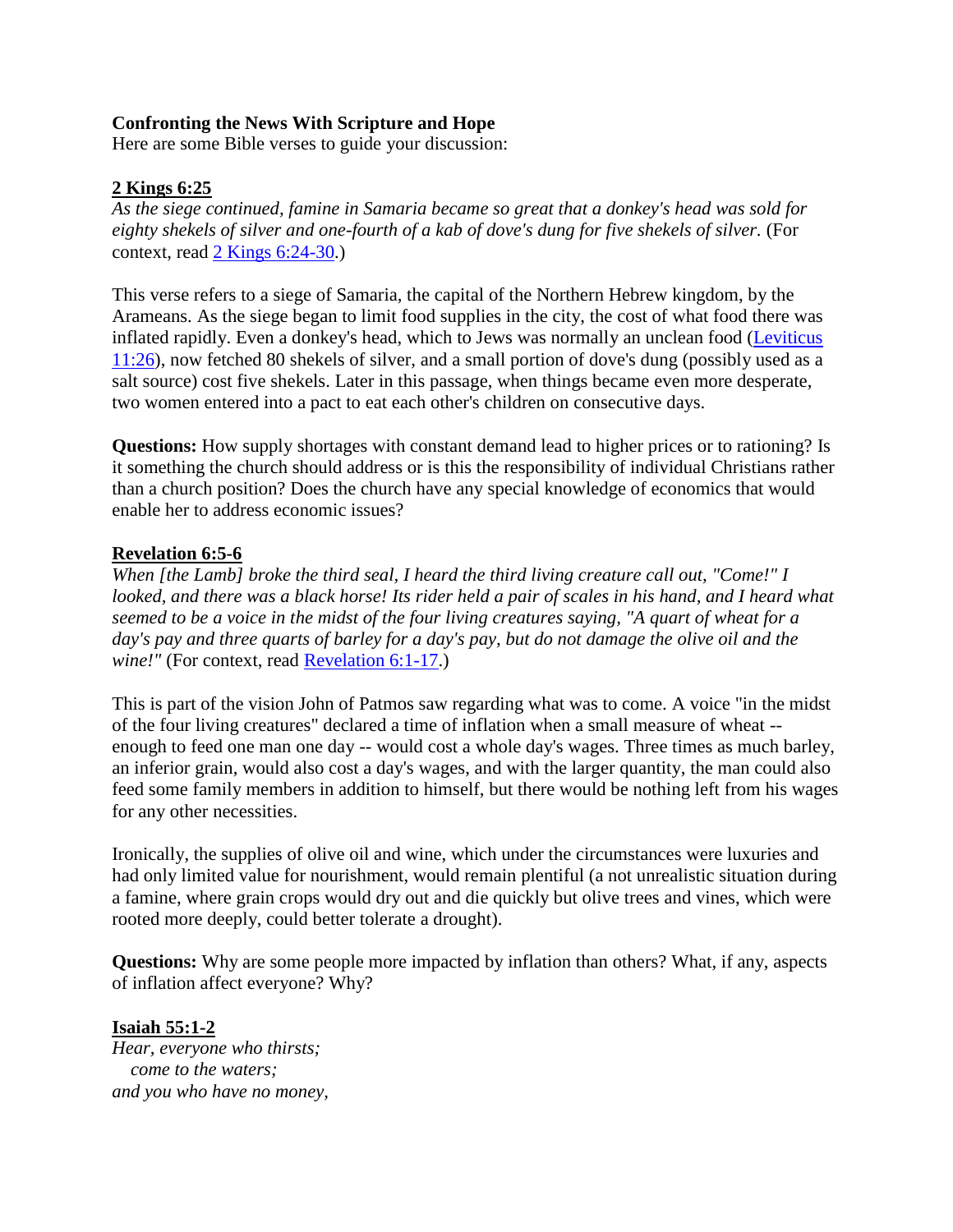*come, buy and eat! Come, buy wine and milk without money and without price. Why do you spend your money for that which is not bread and your earnings for that which does not satisfy? Listen carefully to me, and eat what is good, and delight yourselves in rich food.* (For context, read [Isaiah 55:1-7.](http://url6748.thewiredword.com/ls/click?upn=FXq18njYKHucetmqt-2BDlq7yUGu2EWPSz-2Brkxn3-2Blc81laFvNpatXtNw2c8uopxzgB6ANca3UjVPz2QNB8xkYOUutBbtR4dNSchDslQ8Zfw0CjjGEnfTEURLgKmA21tZbUF12_3P4Kxku8HPj-2F7I4XoZ3-2FXv9OsSYMv1idSWZlXhhfbq-2BSQce3dwmMi3-2FKRL57X8zahNWVMqSXIuLV2CogM9cAPZCCtnbhb1KEvMJTnX859-2BxMxmjExZjj5tjzI-2FXiu1u8SuLPhKAMyyOIHFyztzoKk62RqLBZthxenAUOwch4vqrhuRaeoKqVnX61-2FQ5NYuJOgrMnl5KGJJhnBQd8dNMpjjqUypAuvELnUVRaYFCl6UYmiulnoGGRnJYA8hC7DQuFE9DaX9YHFr8HMXvAD4utnkE4TKIOaqsQoUusnSkVHZduOwRWxOjOsqxzZIDtucTSMaBY1ydYf5F3OvdNbPcqJqxXoNp-2Bqp3qGzxitAtb91EuqBjxjjTb3EKBx4XY0PhYNwEYcPo7t0-2FYqgY-2FZgq9GLgSORqDvRofAsbM9xN-2BDBdbFVJwmVpFeBwykGorN-2BWWYW9QxqeEBKIrXN-2FaEHKA-2BYlDuoblyE2cAyzEDJiWTMpS3EYgClCETRGHjhbnNgrm))

Isaiah 55 invites the Israelites to come and sustain themselves on God's nourishing word. The "meal" in the passage is God's covenant, and it's pictured as a magnificent banquet of which they can freely partake. There's no price inflation for this meal because there is no price charged at all; it's God's free gift.

**Questions:** This passage is using both the meal and money in a metaphorical way. How, if at all, are the images in this passage related to what we actually spend our money on? What is it that God wants us to hear from these verses? What, if any, are the dangers of spiritualizing our needs when we have concerns about the actual costs of the daily necessities of life?

### **Acts 4:36-37**

*There was a Levite from Cyprus, Joseph, to whom the apostles gave the name Barnabas (which means "son of encouragement"). He sold a field that belonged to him, then brought the money and laid it at the apostles' feet.* (For context, read [Acts 4:32-37.](http://url6748.thewiredword.com/ls/click?upn=FXq18njYKHucetmqt-2BDlq7yUGu2EWPSz-2Brkxn3-2Blc81laFvNpatXtNw2c8uopxzggqJeoX2GSTQONgYQYk9SnmrodCBciNGOykfvNgp2nrAdr7YMZDoX2mjixSSiLzvXKSwO_3P4Kxku8HPj-2F7I4XoZ3-2FXv9OsSYMv1idSWZlXhhfbq-2BSQce3dwmMi3-2FKRL57X8zahNWVMqSXIuLV2CogM9cAPZCCtnbhb1KEvMJTnX859-2BxMxmjExZjj5tjzI-2FXiu1u8SuLPhKAMyyOIHFyztzoKk62RqLBZthxenAUOwch4vqrhuRaeoKqVnX61-2FQ5NYuJOgrMnl5KGJJhnBQd8dNMpjjqUypAuvELnUVRaYFCl6UYmiulnoGGRnJYA8hC7DQuFE9DaX9YHFr8HMXvAD4utnkE4TKIOaqsQoUusnSkVHZdae-2FojsRc1hkGzeVumAT8wvolre89kX4WUZejY4gU7q9h7X1bwUqnZQTDtUQmYP-2BVIt1XH3p04Y-2F0OZ2B03ImgzvbtKgG86pbbx4BCg4-2BySoM8UQXtZpA2I-2F9Zkl-2BqepQcksFfKDK9as0mEKYRcnGWbf7-2F-2F8m8wxasGotuw6rIZgHtFFLjxioqaNxDEvKhq9-2FNNJnMhkaBWnJ5wgapPNhT))

These verses introduce the first-century follower of Jesus called Barnabas, who would later travel with Paul on a missionary journey. Barnabas was a believer long before Paul was on the scene, but he's eventually overshadowed by Paul. But Barnabas was the person who brought the newly converted Paul to the larger church community.

"Barnabas" actually was a nickname. The man's given name was Joseph. But the apostles called him Barnabas, because it meant "Son of Encouragement."

What a great name! Barnabas must have really had a gift for encouraging people when they needed it. In fact, this passage tells us that Barnabas sold a field he owned and gave the money to the church to help those members who were in need.

That this Joseph was given this nickname suggests that the ability to encourage others is a gift that not everyone exercises. If they did, nobody would have bothered nicknaming Barnabas, because his ability would have been so common. No, he was noted as an encourager precisely because it's fairly uncommon to hear an encouraging word.

Some time later, after active persecutions caused many followers of Jesus to leave their hometowns and settle elsewhere, these believers started telling their new neighbors about Jesus, and some were converted. When the apostles in Jerusalem heard of this, [they sent Barnabas to](http://url6748.thewiredword.com/ls/click?upn=FXq18njYKHucetmqt-2BDlq7yUGu2EWPSz-2Brkxn3-2Blc81laFvNpatXtNw2c8uopxzgg4E9i2nto8pIkiwYpGG-2Be1dYmdNXqN5S5QD8-2BUq8c2qSICtNRBOYVISHaoI9E7LO610e_3P4Kxku8HPj-2F7I4XoZ3-2FXv9OsSYMv1idSWZlXhhfbq-2BSQce3dwmMi3-2FKRL57X8zahNWVMqSXIuLV2CogM9cAPZCCtnbhb1KEvMJTnX859-2BxMxmjExZjj5tjzI-2FXiu1u8SuLPhKAMyyOIHFyztzoKk62RqLBZthxenAUOwch4vqrhuRaeoKqVnX61-2FQ5NYuJOgrMnl5KGJJhnBQd8dNMpjjqUypAuvELnUVRaYFCl6UYmiulnoGGRnJYA8hC7DQuFE9DaX9YHFr8HMXvAD4utnkE4TKIOaqsQoUusnSkVHZf6xmiAf0xbZezhC1TWAeV3lgQm9gnXdBq6TpyU7KK-2FF9M-2FxkLPtN1kc3u6RWo5N-2BjPzeudtU3Fhkyfj0zr5GihQFstCzcLiUCYR30txwBs6UpWleZQtIi3nyNvuqmGLLwBjFYS3iXoiKCjqgAQgtaA7YqaH2tWI4pGamQZFI391Y7JYKPqbiA123RTCStNY8zPzjGSfs8et0-2Ftyb8BoiPH)  [help,](http://url6748.thewiredword.com/ls/click?upn=FXq18njYKHucetmqt-2BDlq7yUGu2EWPSz-2Brkxn3-2Blc81laFvNpatXtNw2c8uopxzgg4E9i2nto8pIkiwYpGG-2Be1dYmdNXqN5S5QD8-2BUq8c2qSICtNRBOYVISHaoI9E7LO610e_3P4Kxku8HPj-2F7I4XoZ3-2FXv9OsSYMv1idSWZlXhhfbq-2BSQce3dwmMi3-2FKRL57X8zahNWVMqSXIuLV2CogM9cAPZCCtnbhb1KEvMJTnX859-2BxMxmjExZjj5tjzI-2FXiu1u8SuLPhKAMyyOIHFyztzoKk62RqLBZthxenAUOwch4vqrhuRaeoKqVnX61-2FQ5NYuJOgrMnl5KGJJhnBQd8dNMpjjqUypAuvELnUVRaYFCl6UYmiulnoGGRnJYA8hC7DQuFE9DaX9YHFr8HMXvAD4utnkE4TKIOaqsQoUusnSkVHZf6xmiAf0xbZezhC1TWAeV3lgQm9gnXdBq6TpyU7KK-2FF9M-2FxkLPtN1kc3u6RWo5N-2BjPzeudtU3Fhkyfj0zr5GihQFstCzcLiUCYR30txwBs6UpWleZQtIi3nyNvuqmGLLwBjFYS3iXoiKCjqgAQgtaA7YqaH2tWI4pGamQZFI391Y7JYKPqbiA123RTCStNY8zPzjGSfs8et0-2Ftyb8BoiPH) and the Bible points out that he encouraged these new converts to remain true to the Lord.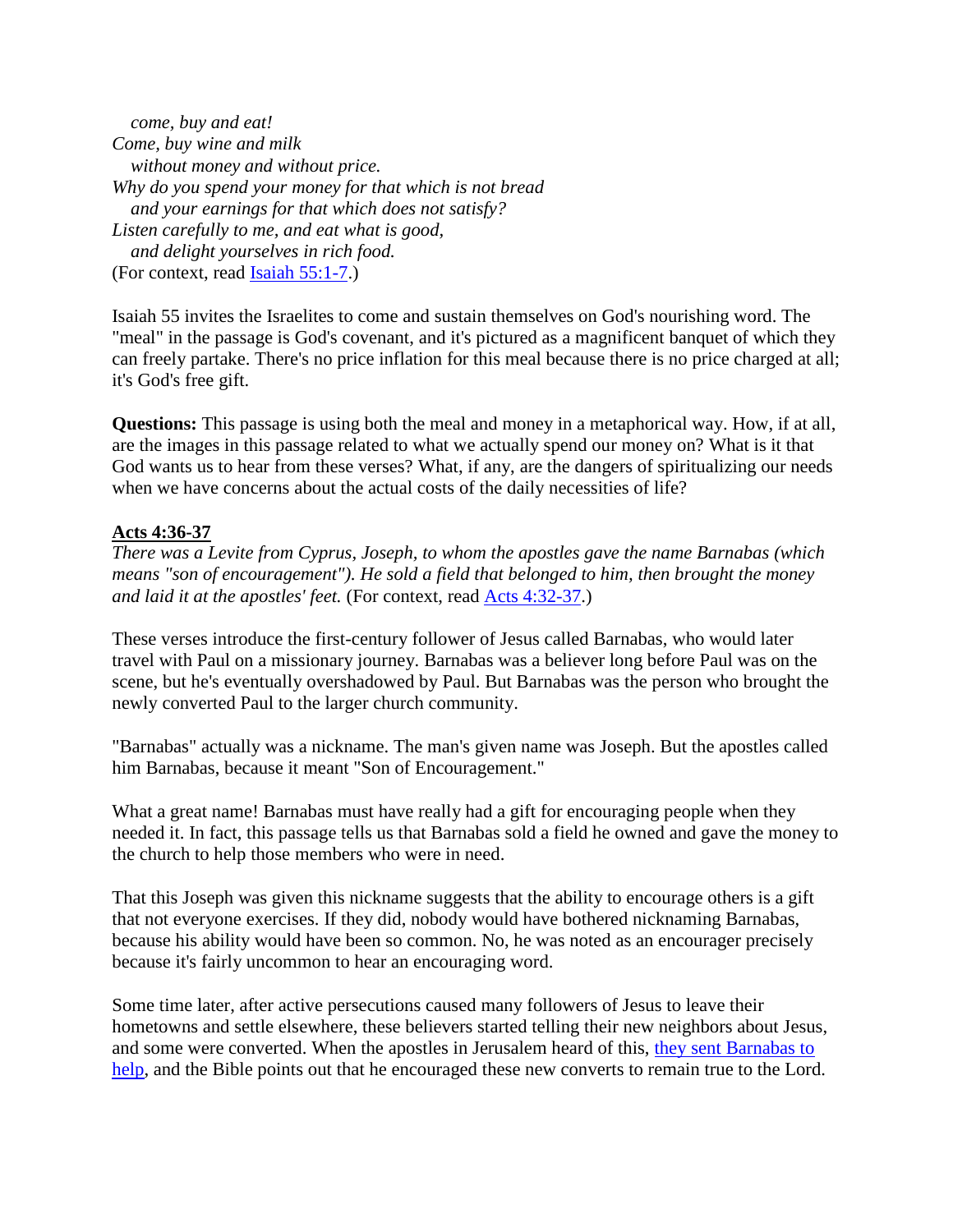While not everyone in our economy is impacted the same by the rapid inflation, there is a sense that we are all in this together since we live in the same economy. Perhaps the least we can do is encourage one another.

**Questions:** When have you been helped by a timely word of encouragement? In what ways can we notch up our ability to encourage others?

### **For Further Discussion**

1. Respond to this, seen on Facebook: "Prices for everything are going up but Jesus still offers salvation for free."

2. Discuss this, from TWW team member Frank Ramirez: "Although very high inflation was a fact of life when I started out in ministry in the late '70s and early '80s (interest rates over 20% besides) no one thinks about that nostalgically. We remember the fashions and the music. The world was falling apart all around us (daily updates on the hostage crisis), but memes on Facebook point to the hairstyles for men and women with laughter but also fond pleasure. Who wears their hair that high? I see no memes that call to mind the inflation we lived with for many years before things began to calm down."

 What's something fun, positive or pleasant that you think you will remember from this period?

3. What is your reaction to "shrinkflation" where the amount of a product is reduced but the price is not?

### **Responding to the News**

This is a good time to think about how we can encourage one another.

### **Prayer**

O Lord, let the encouragement of your word and the free banquet you provide nourish our souls as we deal with the daily cost of living. Help us to love our neighbors as ourselves. In Jesus' name. Amen.

### **Other News This Week**

# **Companies in the UK Exploring Four-Day Workweek** *The Wired Word* **for the Week of June 19, 2022**

### **In the News**

This month, the United Kingdom began a six-month experimental program to test the concept of a four-day workweek. According to *The Washington Post*, more than 3,300 workers from 70 companies will be given the chance to work "80 percent of their hours for 100 percent of their pay." The caveat? The employees must "commit to maintaining 100 percent productivity."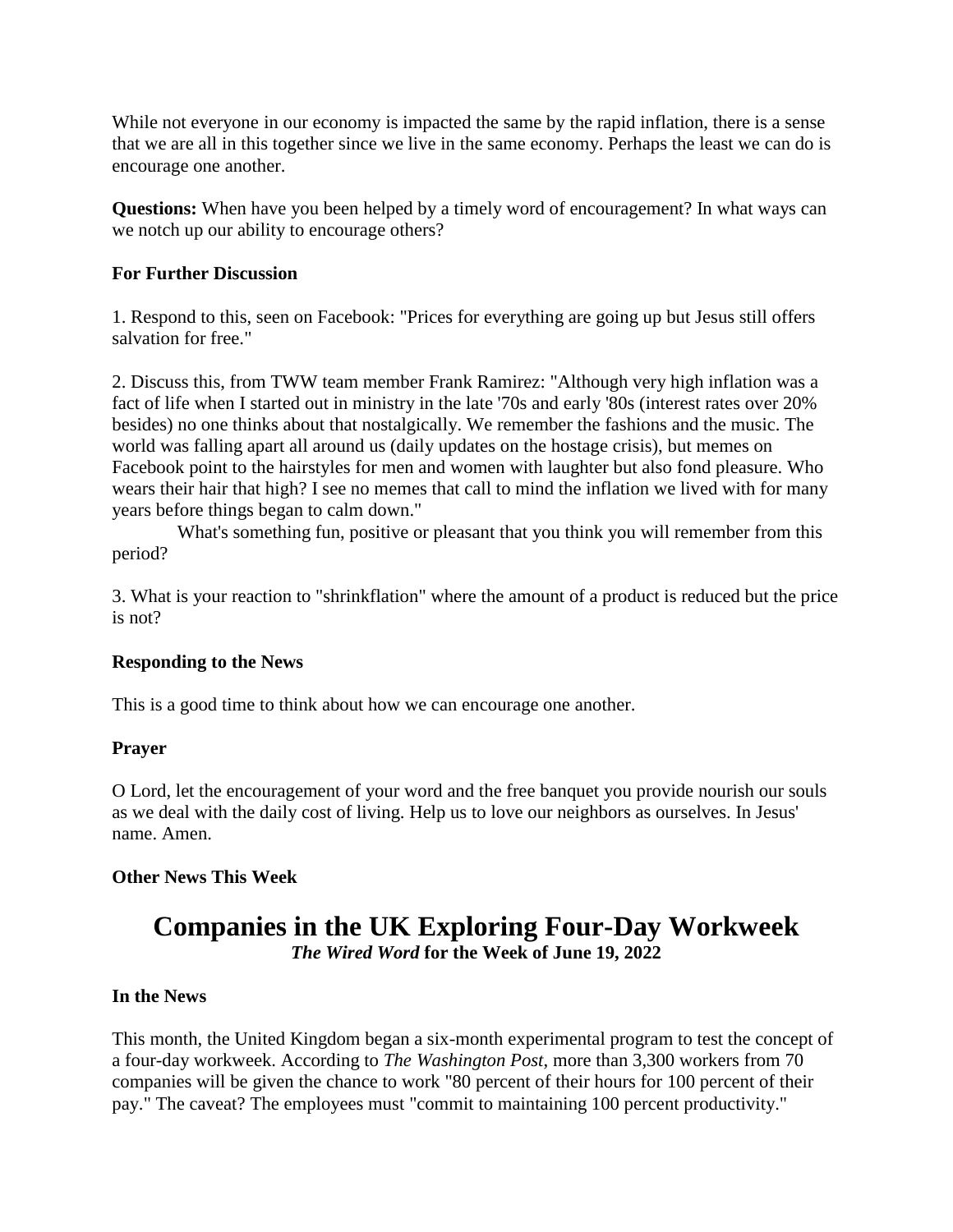This isn't the first time governments, businesses and others have attempted to reimagine workplace strategies such as four-day workweeks, which have been conducted in Belgium, Iceland, Spain, Japan and New Zealand, but it is the largest project of its kind thus far.

Alex Soojung Kim Pang, author of *Shorter: Work Better, Smarter and Less*, said many companies are more open to try different work styles because of the way the pandemic impacted the labor force.

"I think lots of companies now have to ask themselves, why do we do things this way? Can we do things differently? And certainly lots and lots of employees are insisting that it is possible to work differently and to work better," he said.

*The Wired Word* consultant, James Gruetzner, wrote: "Where I worked offered several work plans: a standard eight hours per day plan, a '9/80' plan (nine hours per day Monday through Thursday, eight hours per day on every other Friday, with the alternate Friday off, and a '10/40' plan (ten-hour days, Monday through Thursday, with every Friday off). My son-in-law loves the 10/40 plan and three-day weekends, but at my age, the 9/80 was about all I could handle."

Scholar Will Stronge, who co-wrote the book *Overtime: Why We Need a Shorter Working Week* with Kyle Lewis, says being at work for eight consecutive hours of the day doesn't guarantee that workers function at peak productivity during that time.

Researchers have discovered that shorter workweeks can produce several benefits: greater ease in attracting top talent; greater worker satisfaction, morale, efficiency and retention; stress reduction and improved mental and physical health; and less burnout.

Economist Juliet Schor said that her research revealed that shorter workweeks "improve … [employee] work-life balance, … overall health and wellbeing … There are fewer sick days taken. There's less absenteeism and personal days." That can translate into greater productivity and profitability for employers.

But *Post* journalist Christine Emba learned that shorter workweeks allow people to grow as humans with fuller, richer lives beyond the workplace.

According to a 2020 McKinsey & Co. survey, 70% of more than 1,000 American workers said they found their sense of purpose in their jobs. A 2018 BetterUp survey of more than 2,000 employees in 26 industries revealed that 90% would take less pay for more meaningful work.

Elan Babchuck, a rabbi and entrepreneur, said, "Burnout happens not just because you work too much, but because you can't show up whole. You're not seen as a whole person," said Babchuck. "You are treated in a utilitarian way. You are objectified."

Emba's investigative reporting revealed that people who worked fewer hours for a living wage were able to pursue hobbies or avocations, spend more time with friends and families, travel and recreate, volunteer in their communities, etc. She acknowledged that such activities "are unlikely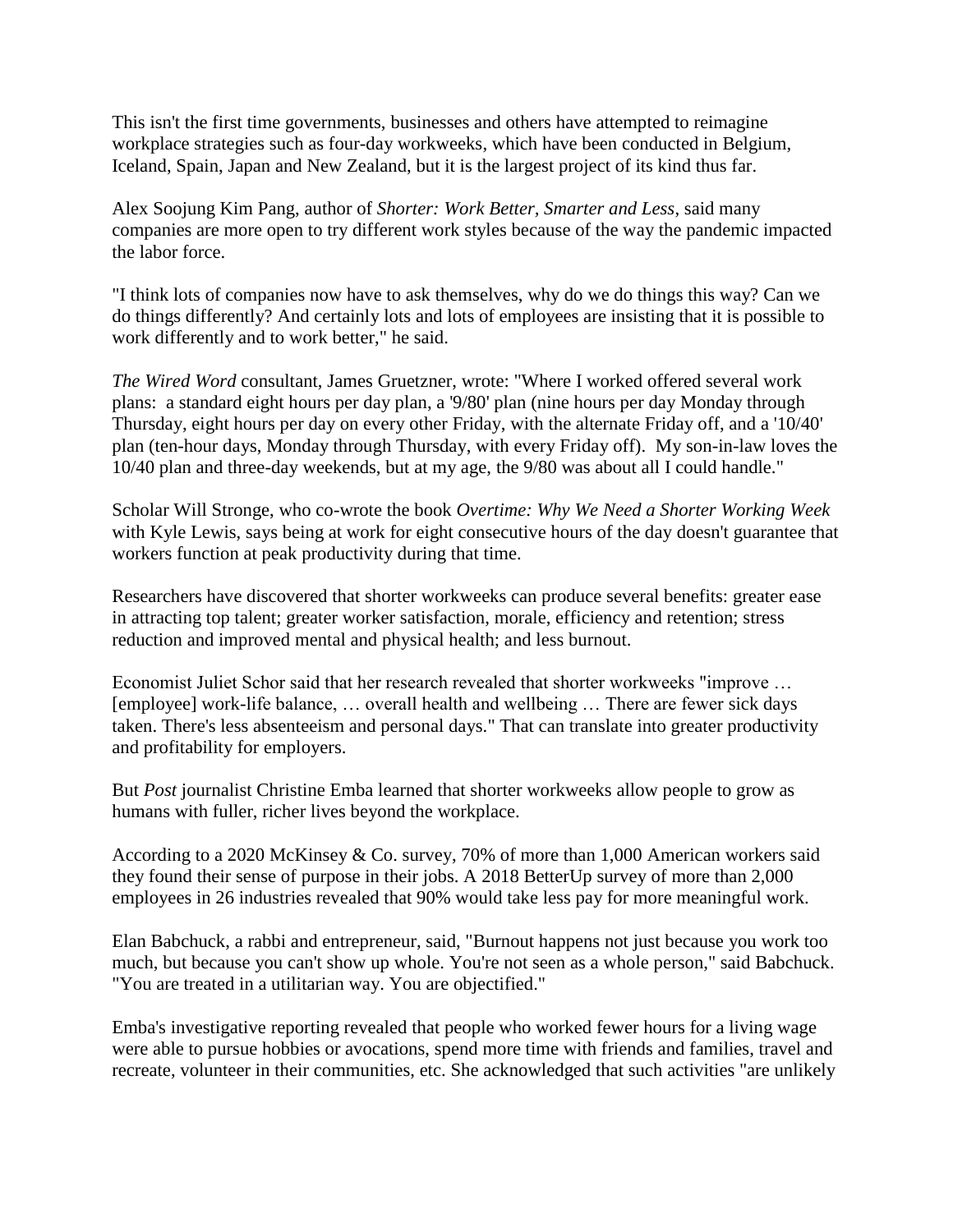to be recognized as creating economic value," but argued that they are "obviously rich in human value."

*Bloomberg*'s columnist Sarah Green Carmichael wrote that tweaking workplace patterns only works when employees actually work fewer hours for the same pay, rather than being forced to "cram … a 40-hour schedule into four days."

Not all segments of the economy may find a shorter workweek feasible, however. Brent Orrell, an American Enterprise Institute senior fellow, noted that a shorter workweek could result in "significant financial burdens on employers and create new barriers and rigidities in scheduling and working arrangements."

Prior to 1938, when the Fair Labor Standards Act established the 40-hour work week as the new standard for most American workers, a six-day workweek was the norm. Reimagining how and why we work happens periodically, as economic and social conditions change and in response to worker demands and needs.

More on this story can be found at these links:

[Why the 4-day Workweek Is Still Controversial.](http://url6748.thewiredword.com/ls/click?upn=FXq18njYKHucetmqt-2BDlq8znYewSPA0WeVzNMuXCxZ-2FQMw-2FGA33astKmQhU1HaizR6hje9Ih6FjrzTuY5RBtd8-2Fji-2F5nsct97f0IkMkSs7A-3DDAb0_3P4Kxku8HPj-2F7I4XoZ3-2FXv9OsSYMv1idSWZlXhhfbq-2BSQce3dwmMi3-2FKRL57X8zahNWVMqSXIuLV2CogM9cAPZCCtnbhb1KEvMJTnX859-2BxMxmjExZjj5tjzI-2FXiu1u8SuLPhKAMyyOIHFyztzoKk62RqLBZthxenAUOwch4vqrhuRaeoKqVnX61-2FQ5NYuJOgrMnl5KGJJhnBQd8dNMpjjqUypAuvELnUVRaYFCl6UYmiulnoGGRnJYA8hC7DQuFE9DaX9YHFr8HMXvAD4utnkE4TKIOaqsQoUusnSkVHZfxufJ8dn0WF4GSrMIalBXTYMxZajkexC2i7Od5AysimQ6vN-2FhOGY4AAuCXQHY9n2y4mB1ReveOvACDsxrFtZclvOrcvvxWJJHdu5-2FQPdVthPWGkMibzpf0K613u4fPD69soESYMABZHBCykRE5-2BsT9X6SkEidxD7RR0LURc8w0KujoR-2F5edCERAtW1R7EMkGvDSoMZeNR5eLkonSc9X2U2) *The Week* [Work Has Changed. Is Your Company Ready?](http://url6748.thewiredword.com/ls/click?upn=FXq18njYKHucetmqt-2BDlq3HbG-2BmDEC-2BKWp3SVVI-2F8olTIHBrpuzf8gj9vFXgkDfogaM-_3P4Kxku8HPj-2F7I4XoZ3-2FXv9OsSYMv1idSWZlXhhfbq-2BSQce3dwmMi3-2FKRL57X8zahNWVMqSXIuLV2CogM9cAPZCCtnbhb1KEvMJTnX859-2BxMxmjExZjj5tjzI-2FXiu1u8SuLPhKAMyyOIHFyztzoKk62RqLBZthxenAUOwch4vqrhuRaeoKqVnX61-2FQ5NYuJOgrMnl5KGJJhnBQd8dNMpjjqUypAuvELnUVRaYFCl6UYmiulnoGGRnJYA8hC7DQuFE9DaX9YHFr8HMXvAD4utnkE4TKIOaqsQoUusnSkVHZcx-2FMHYG79thOE3IybmX2uwalR-2Bn9Gp-2BLtxxYQMfTQj44blM1mHiA9Ikx-2F3BRu8leTtVNcCTLlosIHWMyidpxMT5Nc3igPYxAmeHxHp4-2BKj8ZaaRn9hpiUUAg-2FRQR5V9cQubp48ShXo8cp6fanGHcOvwxoqB4y-2Bk5jEc-2BozV5sAhhROBSSiZB3FZk6JHgQud6bmm8vDsP0VBO1ueW-2Bik5ED) *Four-Day Workweek* [Could We Ever Really Get a 4-day Work Week in the U.S.? \(includes 27:30 podcast "Return to](http://url6748.thewiredword.com/ls/click?upn=FXq18njYKHucetmqt-2BDlqyfkuK-2BzZEFYngBqr5ehgVVV0aokWUaBgwzQCp3iD8qrc4byAQKj7MffujPqnExPLBruOAi-2FxfC-2FW68UsH1z9Ke-2FWSgTzXTlHv5hBEG-2B8Vg9KPQFczPV8F54ZgmZWmScXQ-3D-3DYz1T_3P4Kxku8HPj-2F7I4XoZ3-2FXv9OsSYMv1idSWZlXhhfbq-2BSQce3dwmMi3-2FKRL57X8zahNWVMqSXIuLV2CogM9cAPZCCtnbhb1KEvMJTnX859-2BxMxmjExZjj5tjzI-2FXiu1u8SuLPhKAMyyOIHFyztzoKk62RqLBZthxenAUOwch4vqrhuRaeoKqVnX61-2FQ5NYuJOgrMnl5KGJJhnBQd8dNMpjjqUypAuvELnUVRaYFCl6UYmiulnoGGRnJYA8hC7DQuFE9DaX9YHFr8HMXvAD4utnkE4TKIOaqsQoUusnSkVHZd8pCPlUngmmIA6wt7tHk4qKuUPm46j20i2DqqSnCG-2Bpi-2FaX88jNcZeX-2B75KaXjM2BXrvFilGs-2BpEDjOA3iPNDyVIxGM3CRok8321fX4Aq8zSPPnnHDlV1-2BrLulQIeol8sqtdkzb-2BxlLU0vrXkyZnaOIM5Y6kLREvuIJNsXHQsvW9OJbwxwz59UcfyVOb14wQJLULxTmw731QvpJskh0vrG)  [Office Is Here. Could the 4-day Work Week Be Next?"\).](http://url6748.thewiredword.com/ls/click?upn=FXq18njYKHucetmqt-2BDlqyfkuK-2BzZEFYngBqr5ehgVVV0aokWUaBgwzQCp3iD8qrc4byAQKj7MffujPqnExPLBruOAi-2FxfC-2FW68UsH1z9Ke-2FWSgTzXTlHv5hBEG-2B8Vg9KPQFczPV8F54ZgmZWmScXQ-3D-3DYz1T_3P4Kxku8HPj-2F7I4XoZ3-2FXv9OsSYMv1idSWZlXhhfbq-2BSQce3dwmMi3-2FKRL57X8zahNWVMqSXIuLV2CogM9cAPZCCtnbhb1KEvMJTnX859-2BxMxmjExZjj5tjzI-2FXiu1u8SuLPhKAMyyOIHFyztzoKk62RqLBZthxenAUOwch4vqrhuRaeoKqVnX61-2FQ5NYuJOgrMnl5KGJJhnBQd8dNMpjjqUypAuvELnUVRaYFCl6UYmiulnoGGRnJYA8hC7DQuFE9DaX9YHFr8HMXvAD4utnkE4TKIOaqsQoUusnSkVHZd8pCPlUngmmIA6wt7tHk4qKuUPm46j20i2DqqSnCG-2Bpi-2FaX88jNcZeX-2B75KaXjM2BXrvFilGs-2BpEDjOA3iPNDyVIxGM3CRok8321fX4Aq8zSPPnnHDlV1-2BrLulQIeol8sqtdkzb-2BxlLU0vrXkyZnaOIM5Y6kLREvuIJNsXHQsvW9OJbwxwz59UcfyVOb14wQJLULxTmw731QvpJskh0vrG) *MarketWatch* [The 40-hour Workweek Isn't Working. Reducing It Could Help With Productivity.](http://url6748.thewiredword.com/ls/click?upn=FXq18njYKHucetmqt-2BDlq91lsljohRc4tM5nskPPyTDu1lhywt-2FNSjTQAYaSycwiZjziGsbdGklqIF-2B-2FGTdkhXk73OAgymk-2BmN5ockUmcq8-3D6DeQ_3P4Kxku8HPj-2F7I4XoZ3-2FXv9OsSYMv1idSWZlXhhfbq-2BSQce3dwmMi3-2FKRL57X8zahNWVMqSXIuLV2CogM9cAPZCCtnbhb1KEvMJTnX859-2BxMxmjExZjj5tjzI-2FXiu1u8SuLPhKAMyyOIHFyztzoKk62RqLBZthxenAUOwch4vqrhuRaeoKqVnX61-2FQ5NYuJOgrMnl5KGJJhnBQd8dNMpjjqUypAuvELnUVRaYFCl6UYmiulnoGGRnJYA8hC7DQuFE9DaX9YHFr8HMXvAD4utnkE4TKIOaqsQoUusnSkVHZeYekZ5T-2BnJ-2FGmbW9WTTECipdeFUga1JEevW-2F2PnBMpDTIyPs0suL4F5I-2BPQCARBmPZH1WP8uOZdzk3z2iaurWfmudMFj3gWuazzb9CHZdGE5GN-2B0Qs2bT-2F5PiGtkAj0vGSvY97Edt-2FOENvk6QJzVCUxHqv702hV2JL5TeYD3PyJX3vg3SNq-2FcrHoUN3mQSx6mcFjennpIhHah9gQDiyFNs) *NPR* [The Case for a 4-Day Workweek.](http://url6748.thewiredword.com/ls/click?upn=FXq18njYKHucetmqt-2BDlqwGy4ggqCgB-2B-2FUoWYBhwbMZpCXrrEDjYUWZ840xF5QXNCh-2BHU7UDQwTnDgy6YAnKh-2F6IFcLW-2FNQcKD6XQcmgsdtoQv-2BK7bUHcbvcyBEkwc9-2FIyrX_3P4Kxku8HPj-2F7I4XoZ3-2FXv9OsSYMv1idSWZlXhhfbq-2BSQce3dwmMi3-2FKRL57X8zahNWVMqSXIuLV2CogM9cAPZCCtnbhb1KEvMJTnX859-2BxMxmjExZjj5tjzI-2FXiu1u8SuLPhKAMyyOIHFyztzoKk62RqLBZthxenAUOwch4vqrhuRaeoKqVnX61-2FQ5NYuJOgrMnl5KGJJhnBQd8dNMpjjqUypAuvELnUVRaYFCl6UYmiulnoGGRnJYA8hC7DQuFE9DaX9YHFr8HMXvAD4utnkE4TKIOaqsQoUusnSkVHZfJA0ExEYeqYl38XBmw6iQhyWxG4VD4O-2Bv1lCtvLTVChHZcrvWeVTezLDlu6NBCuWHTIz-2FxbsLc0iqvqKWK42urxNMi5U4bKvWdu3p5-2BOh4Mv1scjzcxnouECQUDiy-2FiwAGrv2RLYQU1PUBqjkImkAqofdXn22lc5Bqou6w39hAWzbK4Idwp70eWRmm19mIK1s6a1pjkZanCvbGSRuAqnSN) *Kellogg School of Management*

### **Applying the News Story**

From the beginning of [creation,](http://url6748.thewiredword.com/ls/click?upn=FXq18njYKHucetmqt-2BDlq7yUGu2EWPSz-2Brkxn3-2Blc81laFvNpatXtNw2c8uopxzgJQ9ZqnDDq28tYkYlnD8rC6QPwGqXGYYGGAijAqWDParx-2BV7ewBQNnDbxpaV3iQW32mD2_3P4Kxku8HPj-2F7I4XoZ3-2FXv9OsSYMv1idSWZlXhhfbq-2BSQce3dwmMi3-2FKRL57X8zahNWVMqSXIuLV2CogM9cAPZCCtnbhb1KEvMJTnX859-2BxMxmjExZjj5tjzI-2FXiu1u8SuLPhKAMyyOIHFyztzoKk62RqLBZthxenAUOwch4vqrhuRaeoKqVnX61-2FQ5NYuJOgrMnl5KGJJhnBQd8dNMpjjqUypAuvELnUVRaYFCl6UYmiulnoGGRnJYA8hC7DQuFE9DaX9YHFr8HMXvAD4utnkE4TKIOaqsQoUusnSkVHZdjyK16OVNNZAplkqi-2BQYu-2BuIp137bsiHc1jze7LtnVyYCtAKhkp1sj3CkERHvF2FDk7KCz1WMpe5DewU-2BHMi0-2BfH9Df-2BH2gLZgl-2Frss2Mv6wBaBwavvmSF6qpbH67ZCpWX1i-2F2F1WJBAFBEWuIPyZpZh0G33X1MstLe30Ly5rbUiWQ9BZ9XnQRqWIvrClu7iq-2Fze0YOazbMhMhgEwWHI0Z) God provided human beings with meaningful work as well as the structure for rejuvenation. **Jesus took up the theme** when he invited his listeners to find in him rest for their souls as well as a sense of community and purposeful labor. Since work occupies so much of our time as humans, we would do well to consider biblical principles that can guide the way we think about labor and how we conduct ourselves on the job.

### **The Big Questions**

1. Is every job in some sense a "calling" of God? Why or why not?

2. Should work provide employees with a calling as well as a paycheck? Why or why not?

3. How do you decide whether to stick with a traditional, established approach or to try something new in how work patterns are structured?

4. If you went to a four-day workweek, do you think others would consider you just lazy? If so, could you find a way to explain that you're motivated, instead, by a desire for more control, better life balance or something else?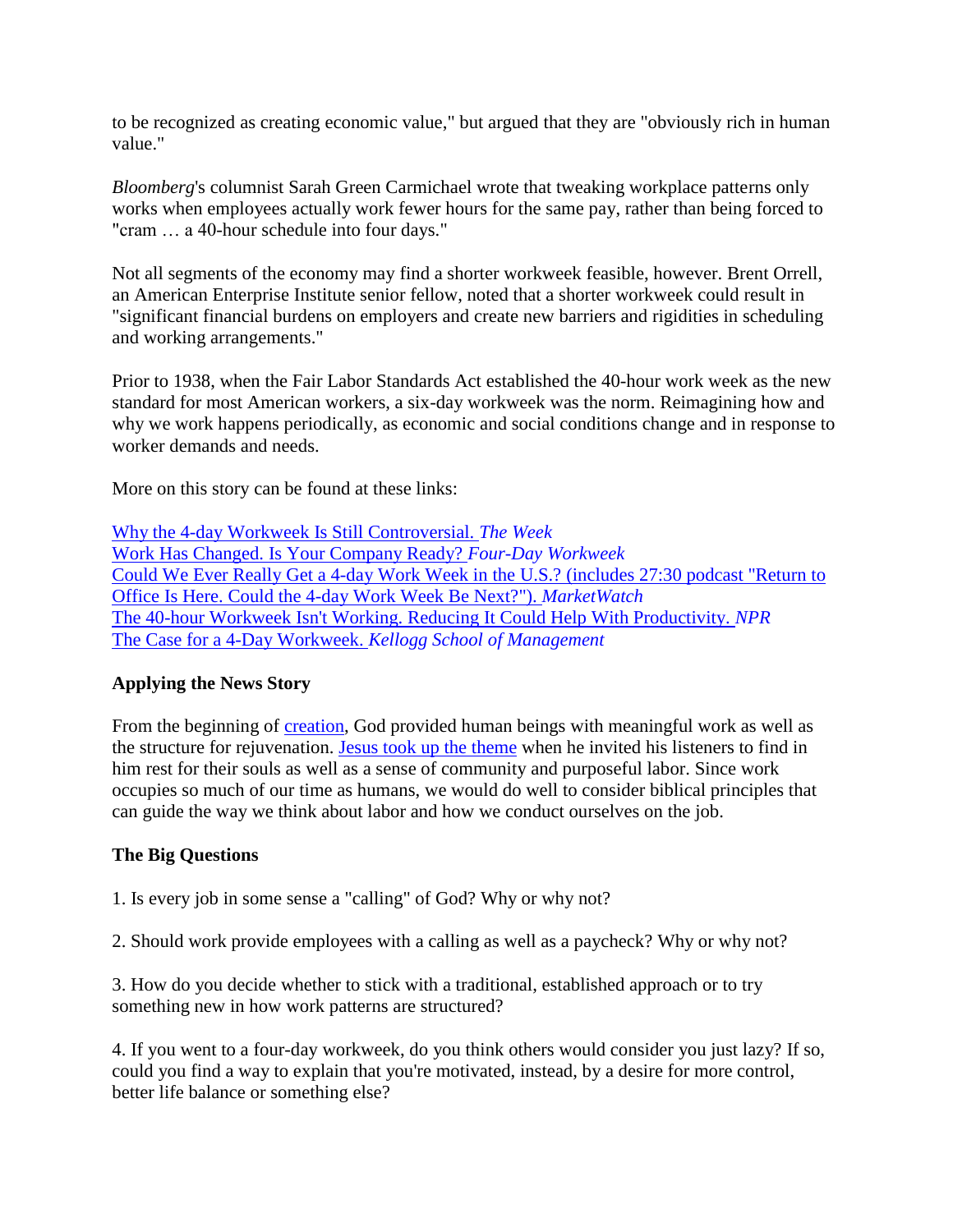5. What is the difference, if any, between "the work of the Lord" [\(1 Corinthians 15:58;](http://url6748.thewiredword.com/ls/click?upn=FXq18njYKHucetmqt-2BDlq7yUGu2EWPSz-2Brkxn3-2Blc81laFvNpatXtNw2c8uopxzg0c3jRI1PsVn8BK8xjKHtTdzC0SkeYo2EMzaQutRB82MHhrMmwbu9cKzZUfQ3foBKcJuq_3P4Kxku8HPj-2F7I4XoZ3-2FXv9OsSYMv1idSWZlXhhfbq-2BSQce3dwmMi3-2FKRL57X8zahNWVMqSXIuLV2CogM9cAPZCCtnbhb1KEvMJTnX859-2BxMxmjExZjj5tjzI-2FXiu1u8SuLPhKAMyyOIHFyztzoKk62RqLBZthxenAUOwch4vqrhuRaeoKqVnX61-2FQ5NYuJOgrMnl5KGJJhnBQd8dNMpjjqUypAuvELnUVRaYFCl6UYmiulnoGGRnJYA8hC7DQuFE9DaX9YHFr8HMXvAD4utnkE4TKIOaqsQoUusnSkVHZfvsDz6G4O4Ci4dfdw7J6De3-2BANL74lLTXAoGXV6aKBMxmQgJ2TiiXnFWXgu1N1F-2FOfQyKDivBP3ubusysf8IA6WkKKI1oUwfZJkm4Ryv47PsiFqobnH2ed1H59YTbE-2BuMObkRIXwFrY6D4gOgGAWtmC-2Bqwm4AZqtUZ2QUPjsVJw9C7xW2xa8YFPdrxafjS9nZm5HWwmE8ut1ulTkHFIlyi) [1](http://url6748.thewiredword.com/ls/click?upn=FXq18njYKHucetmqt-2BDlq7yUGu2EWPSz-2Brkxn3-2Blc81laFvNpatXtNw2c8uopxzg0c3jRI1PsVn8BK8xjKHtTRLvmuCBc2V7lxtq7h9l90rZgoIDAiqG0op706R5rfLq8hYs_3P4Kxku8HPj-2F7I4XoZ3-2FXv9OsSYMv1idSWZlXhhfbq-2BSQce3dwmMi3-2FKRL57X8zahNWVMqSXIuLV2CogM9cAPZCCtnbhb1KEvMJTnX859-2BxMxmjExZjj5tjzI-2FXiu1u8SuLPhKAMyyOIHFyztzoKk62RqLBZthxenAUOwch4vqrhuRaeoKqVnX61-2FQ5NYuJOgrMnl5KGJJhnBQd8dNMpjjqUypAuvELnUVRaYFCl6UYmiulnoGGRnJYA8hC7DQuFE9DaX9YHFr8HMXvAD4utnkE4TKIOaqsQoUusnSkVHZfDryuEW9hJ5QLAb9jS0hHKtq07ijYh3MOXaw6RMhg5cDemz25wzumUSJEOUFPfCl5WarZAqh25swD-2FCUkW19NfnqGyx8A67GmxtLCcEOANQepJLFaE9Hh-2Bw3Z8AhkLKhUdlj8DQg2ccZBoiDvtAaZIHbTrx1tl3L-2Ff-2FlCYdaEgrw5F4KkpQRNueRg3MkPmvomDauzqfvJwMjt3qIe5Njcv)  [Corinthians 16:10\)](http://url6748.thewiredword.com/ls/click?upn=FXq18njYKHucetmqt-2BDlq7yUGu2EWPSz-2Brkxn3-2Blc81laFvNpatXtNw2c8uopxzg0c3jRI1PsVn8BK8xjKHtTRLvmuCBc2V7lxtq7h9l90rZgoIDAiqG0op706R5rfLq8hYs_3P4Kxku8HPj-2F7I4XoZ3-2FXv9OsSYMv1idSWZlXhhfbq-2BSQce3dwmMi3-2FKRL57X8zahNWVMqSXIuLV2CogM9cAPZCCtnbhb1KEvMJTnX859-2BxMxmjExZjj5tjzI-2FXiu1u8SuLPhKAMyyOIHFyztzoKk62RqLBZthxenAUOwch4vqrhuRaeoKqVnX61-2FQ5NYuJOgrMnl5KGJJhnBQd8dNMpjjqUypAuvELnUVRaYFCl6UYmiulnoGGRnJYA8hC7DQuFE9DaX9YHFr8HMXvAD4utnkE4TKIOaqsQoUusnSkVHZfDryuEW9hJ5QLAb9jS0hHKtq07ijYh3MOXaw6RMhg5cDemz25wzumUSJEOUFPfCl5WarZAqh25swD-2FCUkW19NfnqGyx8A67GmxtLCcEOANQepJLFaE9Hh-2Bw3Z8AhkLKhUdlj8DQg2ccZBoiDvtAaZIHbTrx1tl3L-2Ff-2FlCYdaEgrw5F4KkpQRNueRg3MkPmvomDauzqfvJwMjt3qIe5Njcv), "the work of the gospel" [\(Philippians 2:22;](http://url6748.thewiredword.com/ls/click?upn=FXq18njYKHucetmqt-2BDlq7yUGu2EWPSz-2Brkxn3-2Blc81laFvNpatXtNw2c8uopxzg-2BqtpqNDGU71MgNrm4w9DvBjnlVIz70-2BF-2B9AX7CEe-2B4TRAmFEqLjWdbiT5itOfvO4H2Go_3P4Kxku8HPj-2F7I4XoZ3-2FXv9OsSYMv1idSWZlXhhfbq-2BSQce3dwmMi3-2FKRL57X8zahNWVMqSXIuLV2CogM9cAPZCCtnbhb1KEvMJTnX859-2BxMxmjExZjj5tjzI-2FXiu1u8SuLPhKAMyyOIHFyztzoKk62RqLBZthxenAUOwch4vqrhuRaeoKqVnX61-2FQ5NYuJOgrMnl5KGJJhnBQd8dNMpjjqUypAuvELnUVRaYFCl6UYmiulnoGGRnJYA8hC7DQuFE9DaX9YHFr8HMXvAD4utnkE4TKIOaqsQoUusnSkVHZfy3JfBKdVCpbJqAHFebgBGvqwCT9uoJ5f8UU123JdmROYHacDnOO0tM1w3aePgbZchGPSvvInBe7m-2BcTCLIarZ-2F6UmnMwSHagav32IYihyyIyGHKFI-2Be4W7mJ5RqtiZMhGfsDuWRvfdd8RUyLSJXl1xQON8X21eYVW2K8tctPymW-2FMTK0TmXQkqYG9ESagDWCkGzXlcF4N-2F-2FxkmAk-2FtxHy) [Philippians 4:3\)](http://url6748.thewiredword.com/ls/click?upn=FXq18njYKHucetmqt-2BDlq7yUGu2EWPSz-2Brkxn3-2Blc81laFvNpatXtNw2c8uopxzg-2BqtpqNDGU71MgNrm4w9DvIxbiWp3jaL3s8sEXPZAiATiTTOJhIn-2FosTF-2BYyKClvNIyz6_3P4Kxku8HPj-2F7I4XoZ3-2FXv9OsSYMv1idSWZlXhhfbq-2BSQce3dwmMi3-2FKRL57X8zahNWVMqSXIuLV2CogM9cAPZCCtnbhb1KEvMJTnX859-2BxMxmjExZjj5tjzI-2FXiu1u8SuLPhKAMyyOIHFyztzoKk62RqLBZthxenAUOwch4vqrhuRaeoKqVnX61-2FQ5NYuJOgrMnl5KGJJhnBQd8dNMpjjqUypAuvELnUVRaYFCl6UYmiulnoGGRnJYA8hC7DQuFE9DaX9YHFr8HMXvAD4utnkE4TKIOaqsQoUusnSkVHZcLGjpvTm-2BPvb8RbFI44sJrMiCsr0CxUyVpH7WZ4u2izIKz37ESYykvUCb6oJmOF8hZgLVjQF3S-2B7YiYAnoKrC520OVzKcg2Vv0dsTfHhoeS8sX99Jub-2FCx1pIPTyRmPvOFrkbopHikOLQwLnQSDPXc9Loj3cYxgF2rxe2QWroZnUyIbSJ1KmqhOIt9Yxf8bN9fKb-2B-2BvgDUxQpNk4iN3Mlz), or "the work of ministry" [\(Ephesians 4:11-13\)](http://url6748.thewiredword.com/ls/click?upn=FXq18njYKHucetmqt-2BDlq7yUGu2EWPSz-2Brkxn3-2Blc81laFvNpatXtNw2c8uopxzgqlrKiG5FXTsaU6pd4-2FInbBj5-2BHo6UnQzl7Irs3oqLO-2FOG9ayW7mPnbFc1iNiIxAkdPt__3P4Kxku8HPj-2F7I4XoZ3-2FXv9OsSYMv1idSWZlXhhfbq-2BSQce3dwmMi3-2FKRL57X8zahNWVMqSXIuLV2CogM9cAPZCCtnbhb1KEvMJTnX859-2BxMxmjExZjj5tjzI-2FXiu1u8SuLPhKAMyyOIHFyztzoKk62RqLBZthxenAUOwch4vqrhuRaeoKqVnX61-2FQ5NYuJOgrMnl5KGJJhnBQd8dNMpjjqUypAuvELnUVRaYFCl6UYmiulnoGGRnJYA8hC7DQuFE9DaX9YHFr8HMXvAD4utnkE4TKIOaqsQoUusnSkVHZde2wh4ttXo16q95qJHogsLy4XczG2UPbYtQ4CqKuxoD6VtzN7XSyAr7YLR2ANDOSqsn3NNM6efpDJvF4oNdf7VSdoOJjH9cDzWavDBQ6crJmqwXXyXR1sFF1YpUSUJwqMgjv8SZR-2FACdBltl55Y55Hs11KYNk5BjfA3zCre8u365qfUTNv3Nj-2FwgRsCQ7Jk8jZMhNW1wbkNOA3kXozaFkH), and "working for a living" [\(1 Corinthians 9:6\)](http://url6748.thewiredword.com/ls/click?upn=FXq18njYKHucetmqt-2BDlq7yUGu2EWPSz-2Brkxn3-2Blc81laFvNpatXtNw2c8uopxzg0c3jRI1PsVn8BK8xjKHtTdTRqPOmHceeiaslsc6UBTYZlQ-2BUrbAMS9Wvxe3U8PBEwaor_3P4Kxku8HPj-2F7I4XoZ3-2FXv9OsSYMv1idSWZlXhhfbq-2BSQce3dwmMi3-2FKRL57X8zahNWVMqSXIuLV2CogM9cAPZCCtnbhb1KEvMJTnX859-2BxMxmjExZjj5tjzI-2FXiu1u8SuLPhKAMyyOIHFyztzoKk62RqLBZthxenAUOwch4vqrhuRaeoKqVnX61-2FQ5NYuJOgrMnl5KGJJhnBQd8dNMpjjqUypAuvELnUVRaYFCl6UYmiulnoGGRnJYA8hC7DQuFE9DaX9YHFr8HMXvAD4utnkE4TKIOaqsQoUusnSkVHZeUnsuKWln8qBxj9uh0TrdX4ie5NVYy8RcJ1bkO-2BAI4GpdTeWzd6asXyGfWw11PwRWJlRY7-2FqMLsxw-2Be9pZYVi-2B2xnEbj2Vf2zkmu5m9w62Lms4Z20wdhPcsSOIuAid2QxtsjieSnjdg9KaVnvV66TWKz5I855NfRTkxNbIvnlvBB8ZnL1axjSpIStoL42CVBj2MAXxnvbNsBvSa1XQJyBs)?

### **Confronting the News With Scripture and Hope**

Here are some Bible verses to guide your discussion:

### **Exodus 5:6-9**

*That same day Pharaoh commanded the taskmasters of the people, as well as their supervisors, "You shall no longer give the people straw to make bricks, as before; let them go and gather straw for themselves. But you shall require of them the same quantity of bricks as they have made previously; do not diminish it, for they are lazy; that is why they cry, 'Let us go and sacrifice to our God.' Let heavier work be laid on them; then they will pay attention to it and not to deceptive words."* (For context, read [Exodus 5:1-19.](http://url6748.thewiredword.com/ls/click?upn=FXq18njYKHucetmqt-2BDlq7yUGu2EWPSz-2Brkxn3-2Blc81laFvNpatXtNw2c8uopxzgPFW1Q84CG5WVpo3b9QUACykdHv5TlxA5x3qmtVLVUeOYhtmBEmQBkdNYDgjrYq64vnjt_3P4Kxku8HPj-2F7I4XoZ3-2FXv9OsSYMv1idSWZlXhhfbq-2BSQce3dwmMi3-2FKRL57X8zahNWVMqSXIuLV2CogM9cAPZCCtnbhb1KEvMJTnX859-2BxMxmjExZjj5tjzI-2FXiu1u8SuLPhKAMyyOIHFyztzoKk62RqLBZthxenAUOwch4vqrhuRaeoKqVnX61-2FQ5NYuJOgrMnl5KGJJhnBQd8dNMpjjqUypAuvELnUVRaYFCl6UYmiulnoGGRnJYA8hC7DQuFE9DaX9YHFr8HMXvAD4utnkE4TKIOaqsQoUusnSkVHZemXEHPaCPQayFWO0oKeOzX43lyMNKSTp0OYDsBYd6a-2F3R6Ddj6q9OZZDDYmxvptIsMuxmu9EPZtF3qCPLI7zNSAbWlp-2FdQDd4ShwdVlbIza3LbeFKUYgmyNtofZyKzPRNWK7wRdZOgklV2WjwZ77wmhJRexKp-2BDnvAIhYDvhQ5-2B9MoqP31QSldFc5IkWRovduTfOHIxZv4Dl3muWmg8O5v))

When the Israelites lived in Egypt, Pharaoh forgot that generations before, their ancestor Joseph had saved the nation from starvation by creating a grain collection and storage infrastructure to tide them over during an extended time of famine and unproductivity. Instead of viewing the Israelites as an asset, Pharaoh saw the growing ethnic minority as a threat. He feared that they might become so strong that they would replace the Egyptians.

So when Moses came before Pharaoh, requesting that the Israelites be granted a few days off to celebrate their God, the ruler pushed back. Not only did he refuse to grant Moses' request for a break from their hard labor, but he ordered the overseers not to provide the supplies needed to produce the same number of bricks they were required to make. They still were supposed to reach the same quota as before, but now they also had to scour the country for the raw materials they needed for production as well. When they failed, they were accused of laziness, beaten and blamed.

Eventually, God delivered the Israelite slaves from bondage.

**Questions:** Under what conditions can labor become a curse instead of a joyous calling?

What is God's role in delivering people from work that feels more like slavery, and what is the role of God's people in fighting oppressive systems of injustice in work environments?

### **2 Chronicles 10:4, 13-14**

*"Your father made our yoke heavy. Now, therefore, lighten the hard service of your father and his heavy yoke that he placed on us, and we will serve you." … The king answered them harshly. King Rehoboam rejected the advice of the older men; he spoke to them in accordance with the advice of the young men, "My father made your yoke heavy, but I will add to it; my father disciplined you with whips, but I will discipline you with scorpions."* (For context, read [2](http://url6748.thewiredword.com/ls/click?upn=FXq18njYKHucetmqt-2BDlq7yUGu2EWPSz-2Brkxn3-2Blc81laFvNpatXtNw2c8uopxzg-2Bt03Ao1wRZ2cTugtyxjmlLyxdnlxBdJHGRyKyRUo3XahaNiMd8FXomy8BoUC4rCUbBJ5_3P4Kxku8HPj-2F7I4XoZ3-2FXv9OsSYMv1idSWZlXhhfbq-2BSQce3dwmMi3-2FKRL57X8zahNWVMqSXIuLV2CogM9cAPZCCtnbhb1KEvMJTnX859-2BxMxmjExZjj5tjzI-2FXiu1u8SuLPhKAMyyOIHFyztzoKk62RqLBZthxenAUOwch4vqrhuRaeoKqVnX61-2FQ5NYuJOgrMnl5KGJJhnBQd8dNMpjjqUypAuvELnUVRaYFCl6UYmiulnoGGRnJYA8hC7DQuFE9DaX9YHFr8HMXvAD4utnkE4TKIOaqsQoUusnSkVHZd9TIi54LHqVJXCo7Zn4YEQ3-2FlccZWSKOvEJ8zMXb0xIgeTdePKKvDfxScMOlD2uKjwhNg0MCPuCIqr3y-2B8kEWhqqNJGUOIYxR4-2FMsR4Uat6HuKEpRXauv-2FLFJ8TrF4PEaOF80Kq8L-2BpoYnk4BJWDdypWMq7uLTu1miG1RqU0v0425Xu8yIaX7qpywg22-2FDIgRku6r1Atb3xy5JViCx6lT1)  [Chronicles 10.](http://url6748.thewiredword.com/ls/click?upn=FXq18njYKHucetmqt-2BDlq7yUGu2EWPSz-2Brkxn3-2Blc81laFvNpatXtNw2c8uopxzg-2Bt03Ao1wRZ2cTugtyxjmlLyxdnlxBdJHGRyKyRUo3XahaNiMd8FXomy8BoUC4rCUbBJ5_3P4Kxku8HPj-2F7I4XoZ3-2FXv9OsSYMv1idSWZlXhhfbq-2BSQce3dwmMi3-2FKRL57X8zahNWVMqSXIuLV2CogM9cAPZCCtnbhb1KEvMJTnX859-2BxMxmjExZjj5tjzI-2FXiu1u8SuLPhKAMyyOIHFyztzoKk62RqLBZthxenAUOwch4vqrhuRaeoKqVnX61-2FQ5NYuJOgrMnl5KGJJhnBQd8dNMpjjqUypAuvELnUVRaYFCl6UYmiulnoGGRnJYA8hC7DQuFE9DaX9YHFr8HMXvAD4utnkE4TKIOaqsQoUusnSkVHZd9TIi54LHqVJXCo7Zn4YEQ3-2FlccZWSKOvEJ8zMXb0xIgeTdePKKvDfxScMOlD2uKjwhNg0MCPuCIqr3y-2B8kEWhqqNJGUOIYxR4-2FMsR4Uat6HuKEpRXauv-2FLFJ8TrF4PEaOF80Kq8L-2BpoYnk4BJWDdypWMq7uLTu1miG1RqU0v0425Xu8yIaX7qpywg22-2FDIgRku6r1Atb3xy5JViCx6lT1))

After King Solomon died, his son Rehoboam succeeded him. During the transition, it was initially unclear whether Rehoboam could unite all 12 tribes under his leadership.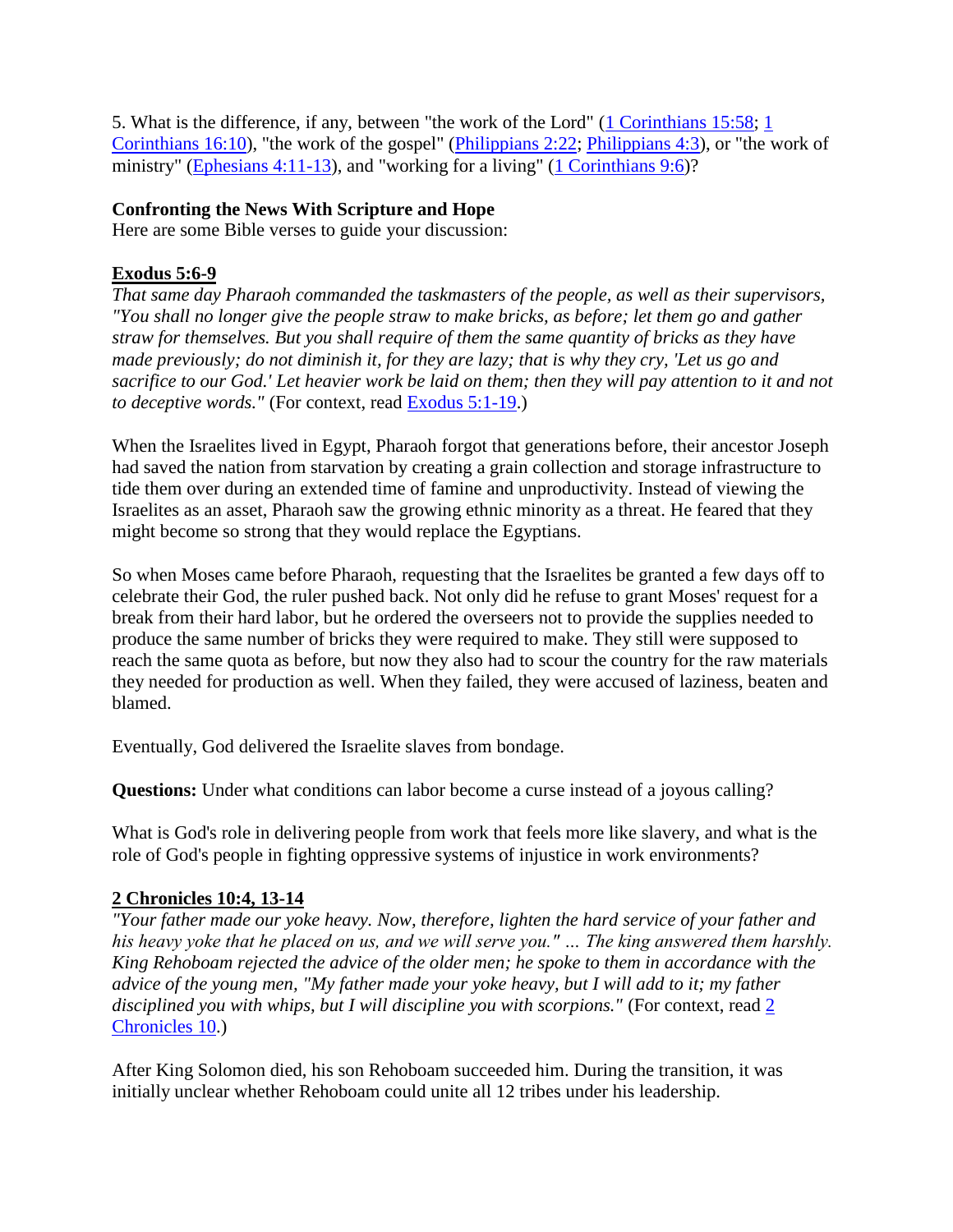As he worked to consolidate power, the ten northern tribes came together under the leadership of Jeroboam to assess what kind of administration they could expect from Rehoboam. They requested that Rehoboam lighten the load the people were required to carry.

Rehoboam's older advisors recommended that he agree to their terms and show kindness to the people, but he rejected their advice, and followed that of his peers, who were closer to him in age. They recommended that Rehoboam increase the burdens on the people.

When Jeroboam and the people of the northern tribes heard this, they revolted, and the kingdom split in two. Because of his foolishness and cruelty, Rehoboam was left with only two tribes which became the southern kingdom of Judah.

**Question:** What lessons might modern-day employers and government officials take from this incident?

### **Matthew 20:11-15**

*[Jesus continued,] "And when they received [their wages], they grumbled against the landowner, saying, 'These last worked only one hour, and you have made them equal to us who have borne the burden of the day and the scorching heat.' But he replied to one of them, 'Friend, I am doing you no wrong; did you not agree with me for a denarius? Take what belongs to you and go; I choose to give to this last the same as I give to you. Am I not allowed to do what I choose with*  what belongs to me? Or are you envious because I am generous?'" (For context, read **Matthew** [20:1-16.](http://url6748.thewiredword.com/ls/click?upn=FXq18njYKHucetmqt-2BDlq7yUGu2EWPSz-2Brkxn3-2Blc81laFvNpatXtNw2c8uopxzgD3m-2FyDEkhAQ5XWbbg2vnc0A9x-2FBVL-2B8xqWQMl0J3UtTyISbYpWFcJcuKgR1wXyUJjkHK_3P4Kxku8HPj-2F7I4XoZ3-2FXv9OsSYMv1idSWZlXhhfbq-2BSQce3dwmMi3-2FKRL57X8zahNWVMqSXIuLV2CogM9cAPZCCtnbhb1KEvMJTnX859-2BxMxmjExZjj5tjzI-2FXiu1u8SuLPhKAMyyOIHFyztzoKk62RqLBZthxenAUOwch4vqrhuRaeoKqVnX61-2FQ5NYuJOgrMnl5KGJJhnBQd8dNMpjjqUypAuvELnUVRaYFCl6UYmiulnoGGRnJYA8hC7DQuFE9DaX9YHFr8HMXvAD4utnkE4TKIOaqsQoUusnSkVHZdQZejFTOwbWrT3QXBq7sqCZj9WsdWa-2B3UFqNtwPLDAG-2BV67kvyI0CuKMgeyhOrAhkDV-2FLXMtDagXHrWWg23PZ1iqpyYYML6WAqwgTF22KrnATju5-2Bx78T6zPS0u3v-2FNpPCXMqDZ3kH9nm7JNvo0CnyMbU-2BJxM2sUm9WiZuHCh8i8JC-2BoXWF3RELNNqURDIuXhifCLPxavK-2B7TUUszIrTsn))

In this parable, Jesus says the kingdom of heaven is like a landowner who needed to hire laborers to work in his vineyard. Throughout the day, the landowner kept recruiting workers, since there was a labor shortage.

It's clear from the description of the laborers that those who came late to the work were not lazy. Some of them had waited for hours, hoping someone would hire them even for an hour or two, just so they could afford to buy the basics they needed that day.

Some workers toiled all day long, while others who were hired late in the day only worked an hour. But when it came time to pay the workers, the landowner gave them all the same amount, regardless of how long they worked in his vineyard.

This caused those who had worked all day to grumble about the perceived injustice of it all. They were aggrieved because they thought the landowner should have paid them more, even though they had agreed to work for the amount he gave them.

**Questions:** How does this story of the landowner and the workers illustrate what the kingdom of heaven is like? Which workers do you identify with the most? What might your answer reveal about the state of your relationship with God? About your attitudes toward others?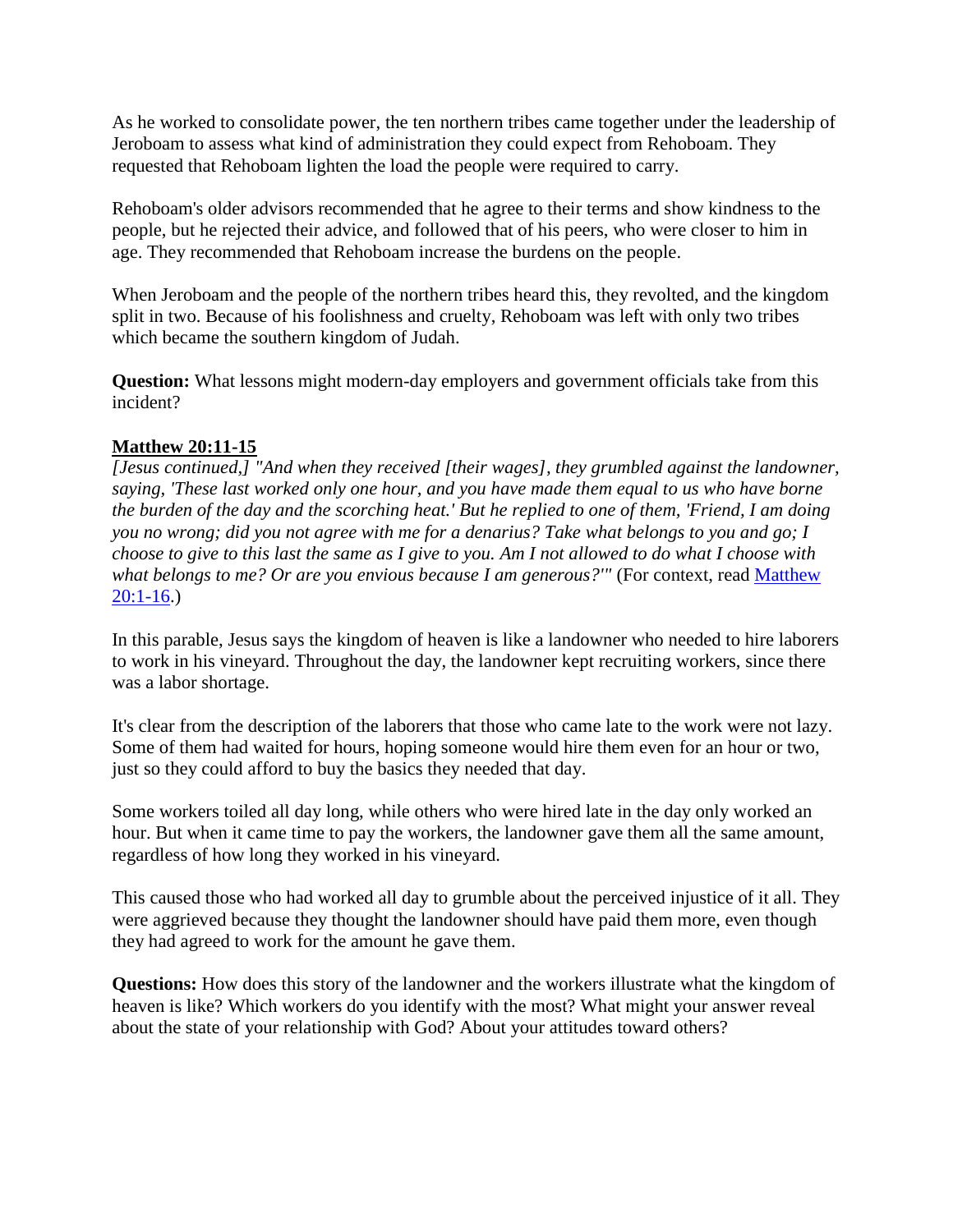### **Ephesians 2:10**

*For we are what [God] has made us, created in Christ Jesus for good works, which God prepared beforehand so that we may walk in them.* (For context, read [Ephesians 2:1-10.](http://url6748.thewiredword.com/ls/click?upn=FXq18njYKHucetmqt-2BDlq7yUGu2EWPSz-2Brkxn3-2Blc81laFvNpatXtNw2c8uopxzgEbCyXHQhqG72fR15JtUtJaAUw2KKCXtMF4b-2FbGEvLj9FzP6-2B6zMWeeGtsZeURxfICNpE_3P4Kxku8HPj-2F7I4XoZ3-2FXv9OsSYMv1idSWZlXhhfbq-2BSQce3dwmMi3-2FKRL57X8zahNWVMqSXIuLV2CogM9cAPZCCtnbhb1KEvMJTnX859-2BxMxmjExZjj5tjzI-2FXiu1u8SuLPhKAMyyOIHFyztzoKk62RqLBZthxenAUOwch4vqrhuRaeoKqVnX61-2FQ5NYuJOgrMnl5KGJJhnBQd8dNMpjjqUypAuvELnUVRaYFCl6UYmiulnoGGRnJYA8hC7DQuFE9DaX9YHFr8HMXvAD4utnkE4TKIOaqsQoUusnSkVHZe5fpgEf-2BwkYhgUQLardFGkybFgH42fSYYDpKmFrfBkQdREdGqKn47XFjF8-2F84UVA-2BKy4Y4bBZoxF2W2Xet6oIdgspj7qJKHiO2D9RFODpmttzhA31VPXEUbXe0F4Rh4s8bt5sJsO-2FJdg-2BroMJ59gtp6qIMaFsHTeO0XB5ytc-2BloxZlHSDKlIz0il42ln0tBpa5ZqPNrdooMxpTx9o1N2jO))

James says our faith is seen in the good works of compassion, kindness and charity toward those among us who are in need [\(James 2:14-18\)](http://url6748.thewiredword.com/ls/click?upn=FXq18njYKHucetmqt-2BDlq7yUGu2EWPSz-2Brkxn3-2Blc81laFvNpatXtNw2c8uopxzgQlFmz8OVjKi5FGWECzIEkuyn7g-2F7hGURbP1SaUaPKtp3qChNKdlNdM3ggvcp37lqvVie_3P4Kxku8HPj-2F7I4XoZ3-2FXv9OsSYMv1idSWZlXhhfbq-2BSQce3dwmMi3-2FKRL57X8zahNWVMqSXIuLV2CogM9cAPZCCtnbhb1KEvMJTnX859-2BxMxmjExZjj5tjzI-2FXiu1u8SuLPhKAMyyOIHFyztzoKk62RqLBZthxenAUOwch4vqrhuRaeoKqVnX61-2FQ5NYuJOgrMnl5KGJJhnBQd8dNMpjjqUypAuvELnUVRaYFCl6UYmiulnoGGRnJYA8hC7DQuFE9DaX9YHFr8HMXvAD4utnkE4TKIOaqsQoUusnSkVHZfG-2BjTmETqYcNnTKCw-2Be6nk1GsK69JDDXh-2F2ZN6csLt-2FXQRGlP-2B4-2FPQCyn-2F9ZUkrIUKm-2Fqv-2BAeVEXTw9FqNpS5Y1WiiYK-2FShJmncMHFMAEFozWH-2BYjEK0CBE6U2Z7GYoAxHjLcOP4eKeWlrAl3v8-2BkXUa6JNtBXkjuq3DpocSAPmJcvEQIdhVSM97TEQn3rMoe2gXGyADkF8CQFgAffp2Wx).

**Questions:** For what good works did God in Christ Jesus create us? What evidence have you seen that God prepared these good works beforehand so that we could "walk in them"?

### **For Further Discussion**

1. Discuss this, from sociologist and ethnic studies professor, Carolyn Chen, who wrote in her book *Work Pray Code: When Work Becomes Religion in Silicon Valley*: "We're seeing that highskilled professionals are turning to work for belonging, identity, meaning, purpose and fulfillment. And these are the very things that Americans once turned to religion for." How might this trend be positive? How might it be negative? How can workers find fulfillment in work without "making the brand a religion or the CEO a messiah" to be worshiped?

2. Comment on this as it relates to the value of labor: The late Edward Kennedy liked to tell the story of how, during his first campaign for the Senate, his opponent said scornfully in a debate, "This man has never worked a day in his life!" Kennedy says that the next morning, as he was shaking hands at a factory gate, one worker leaned toward him and confided, "You ain't missed a [expletive] thing."

3. Respond to this, from [Roland Heersink,](http://url6748.thewiredword.com/ls/click?upn=FXq18njYKHucetmqt-2BDlq9kSggFVF-2FDt9UzCHPD03AGU5iHuYbBz59IqSw4Id-2BF3urAJSV1pkPZCDjH9S1RZqfufBMtsu-2BSn2z-2B4BSW2gm0-3DZ7wU_3P4Kxku8HPj-2F7I4XoZ3-2FXv9OsSYMv1idSWZlXhhfbq-2BSQce3dwmMi3-2FKRL57X8zahNWVMqSXIuLV2CogM9cAPZCCtnbhb1KEvMJTnX859-2BxMxmjExZjj5tjzI-2FXiu1u8SuLPhKAMyyOIHFyztzoKk62RqLBZthxenAUOwch4vqrhuRaeoKqVnX61-2FQ5NYuJOgrMnl5KGJJhnBQd8dNMpjjqUypAuvELnUVRaYFCl6UYmiulnoGGRnJYA8hC7DQuFE9DaX9YHFr8HMXvAD4utnkE4TKIOaqsQoUusnSkVHZcW2iWElCCScui6-2FhR-2ByyKKHB0yQL2itOAtw0039-2FXd9hv7D-2FE8moPgWq-2BBux5fV-2BfFQLcJsv4XLnPtWuKyDu5tLVkJ8EDMzqUO0BgrNcHg1mpWZ3DsJ70qSGDXz2ND50Qnw4BDuMLSGEAeJDVjXH2SMW56W4q-2BidXazcpard0U67Ry9Wgvx49OeJyCPguzhB4b2-2F61jfybaqGxHWJrVgD1) the founder and chairman of God & Work: "As working Christians, we are deeply aware of the gap that exists between Sunday and Monday. Although the two days are next to each other on the calendar, they seem miles apart.

 "On Sunday we hear that we are children of God, saved by grace in Jesus Christ. On Monday, there are endless emails to be answered, spreadsheets to be completed, people to be hired and fired, meetings to attend, and important decisions to be made.

 "How can we better think about the relationship between our faith life and work life?" Heersink uses the acronym, NICER, to define five essentials every Christian needs to practice on the job:

- N No Compromises
- I Integrity
- C Compassionate in Relationships
- E Excellence (Do your best, and let Jesus do the rest.)
- R Responsible to Others

How are you doing in these five areas of your work life?

4. React to this, from TWW team member Bill Tammeus: "This lesson reminds me of something people in an office in which I worked used to say about one of our fellow employees: 'To compensate for never being paid overtime, he works a lot of undertime.'"